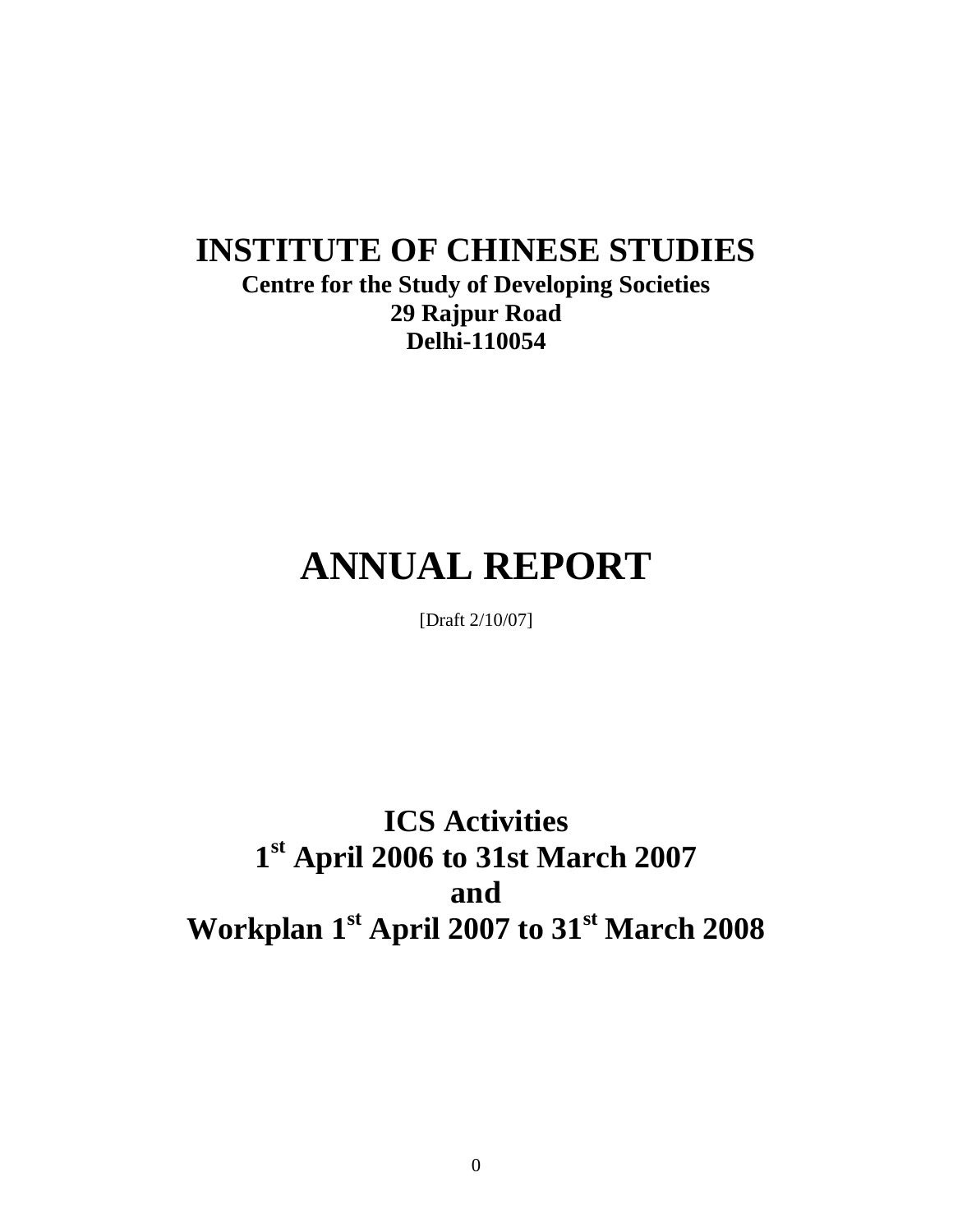## **CONTENTS**

 $\blacksquare$ 

| 1.  | Overview                                              | $\overline{2}$ |
|-----|-------------------------------------------------------|----------------|
| 2.  | National and International Seminars and Workshops     | 3              |
| 3.  | <b>ICS</b> Participation in International Conferences | 5              |
| 4.  | <b>ICS Wednesday Seminars</b>                         | 6              |
| 5.  | <b>Research and Training</b>                          | 6              |
| 6.  | <b>ICS</b> Programmes                                 | 7              |
| 7.  | <b>ICS</b> Projects                                   | 8              |
| 8.  | Dissemination and Outreach                            | 9              |
| 9.  | <b>ICS</b> Library                                    | 11             |
| 10. | Distinguished Visitors                                | 11             |
| 11. | <b>ICS Faculty Publications and Activities</b>        | 13             |
| 12. | <b>Faculty Awards and Memberships</b>                 | 27             |
|     |                                                       |                |
|     | Annexures:                                            |                |
|     | 1: ICS Wednesday Seminars                             | $25 - 26$      |
|     | 2: Contents List, China Report, 2006-07               | $27 - 30$      |
|     | 3: ICS Office-bearers, Faculty and Staff              | 31-34          |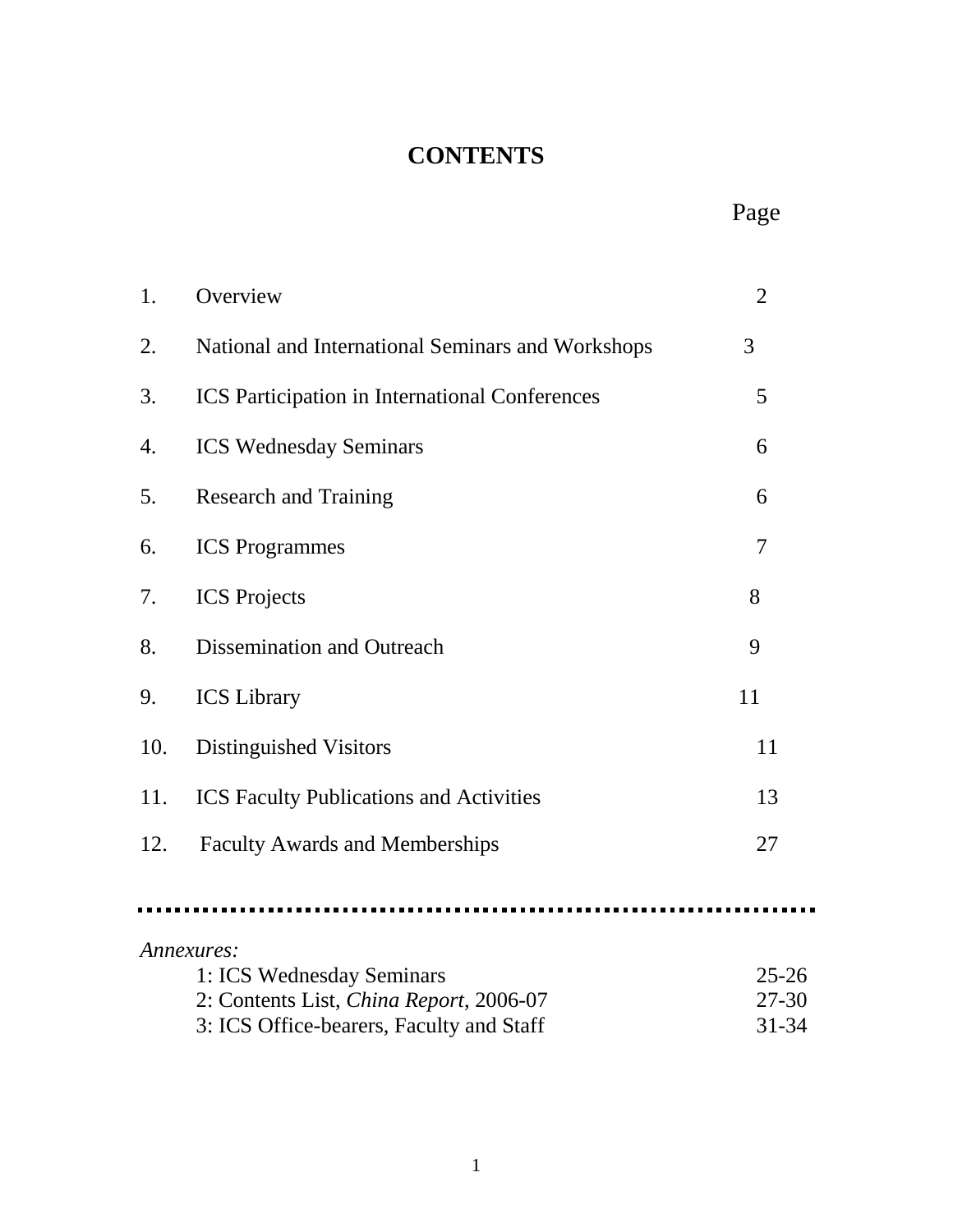## *ICS Annual Report*

## **1 st April 2006 to 31st March 2007**

#### **1. OVERVIEW**

#### **Introduction to the Institute of Chinese Studies**

The Institute of Chinese Studies (ICS) grew out of the China Study Group which was initiated in 1969 as an informal, interdisciplinary forum of scholars working on China at various universities and research institutes of Delhi. The Group conducted fortnightly discussions on contemporary topics, and helped sustain *China Report*, the only Indian journal on China and East Asia. In 1990, the China Study Group was reconstituted as the Institute of Chinese Studies (ICS), an interdisciplinary East Asian research programme of the Centre for the Study of Developing Societies, Delhi.

The main function of the ICS is to promote the systematic study of China and East Asia in India by initiating and supporting research programmes, both within the Institute and outside. It seeks to provide a forum for sustained scholarly exchange and interaction between Indian academics and scholars from China and other parts of the world, to build up resource materials and a data-base on China, to disseminate information and research findings to a wider public, as well as to train younger social scientists in East Asian Studies.

Over recent years, the ICS has received financial and other support for its activities from a number of sources, including the Ministry of External Affairs, Government of India; The Indian Council of Social Science Research; the Ford Foundation, New Delhi; The Japan Foundation; the Sasakawa Peace Foundation, Japan; the Confederation of Indian Industry (CII); and the Tata Iron and Steel Corporation (TISCO). Recent years have also seen the consolidation of three new ICS programmes: the East Asia Programme, the Chinese Economy Research Programme, and the India-China Comparative Studies Programme, as well as the initiation of research focus on Korea.

ICS has been the nodal agency for the Bangladesh-China-India-Myanmar (BCIM) Forum for Economic Cooperation and the China-India-Russia Academic Trilateral Conference, as well as a foundation member of the Boao Forum for Asia (Hainan). The Institute also has MoUs with a number of institutions in China and elsewhere in Asia to promote academic cooperation and research activities.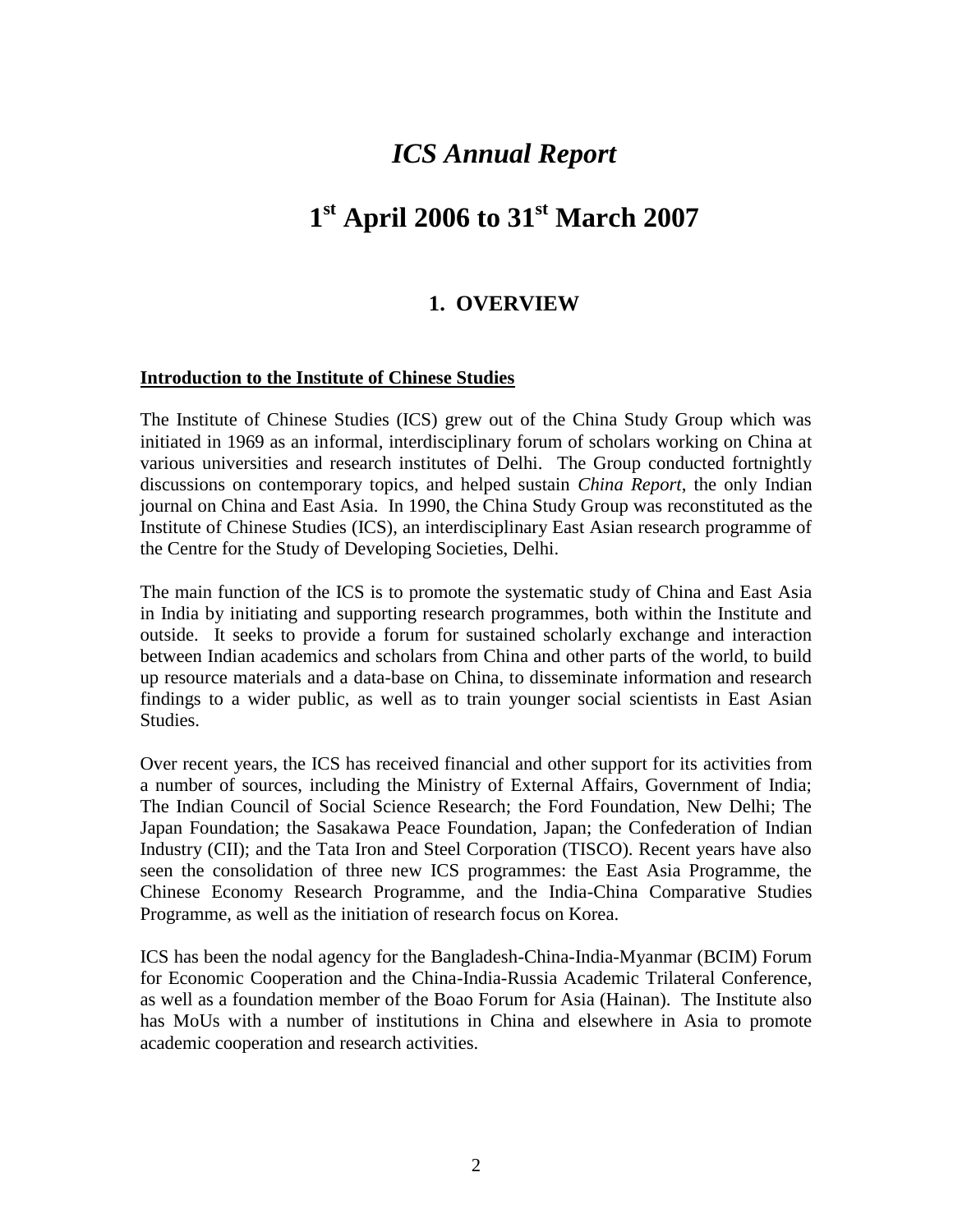## **2. NATIONAL AND INTERNATIONAL SEMINARS AND WORKSHOPS**

#### **(1) Sixth Meeting of the BCIM:**

In collaboration with Centre for Policy Research (CPR), Delhi, ICS hosted the  $6<sup>th</sup>$ Meeting of the Forum for Regional Economic Cooperation of BCIM (Bangladesh-China-India-Myanmar) which was held at the Samrat Hotel, New Delhi, 30-31<sup>st</sup> March 2006. Presentations and discussions covered a wide range of issues including: tourism; health; multilateral cooperation; trade and investment potential; transportation; development and social sector issues**;** organizing and expanding cooperation.

#### **(2) India-China Energy Dialogue:**

In collaboration with the Shanghai Academy of Social Sciences, Shanghai, and The Energy Research Institute (TERI), New Delhi, ICS conducted a dialogue on Energy Cooperation between India and China on  $10<sup>th</sup>$  April 2006. The Dialogue involved academicians, diplomats and policy-makers. The ICS team was led by Amb. V.C. Khanna, co-convenor of the Conference, along with Dr. Ligia Noronha of TERI.

#### **(3) ICS Comparative Development Studies Seminar:**

A two-day National Seminar, fifth in the series of ICS Comparative Development Studies, was held on 4-5 August 2006. Entitled "Reforms and Democratization: Challenges of Governance in India and China", the seminar sought to bring together the field research of ICS faculty and associates, conducted under the Ford Foundation Grant (2003-06). Sessions included: Overview and comparisons of reforms and democratization in India and China; The agrarian sector and the rural-urban divide; Regions, minorities and border peoples; and Social opportunity and social disparity.

#### **(4) Visit of the Yunnan Governor Mr. Xu Rongkai**

18 September 2007, ICS hosted an interactive meeting with a delegation from Yunnan Province, China led by the Provincial Governor, Mr. Xu Rongkai. Mr. Xu was accompanied by Mr. Che Zhemin, Director General of the Yunnan Development Research Centre and other YDRC officials, representatives of Departments of the Yunnan Provincial Government, and senior researchers, of the Yunnan Academy of Social Sciences. Speakers included Dr. Patricia Uberoi, Mr. Xu Rongkai and Dr. Arvinder Singh (ICS) who presented an assessment of the achievements and prospects of BCIM cooperation.

#### **(5) Brainstorming session on the visit of Chinese President Mr. Hu Jintao**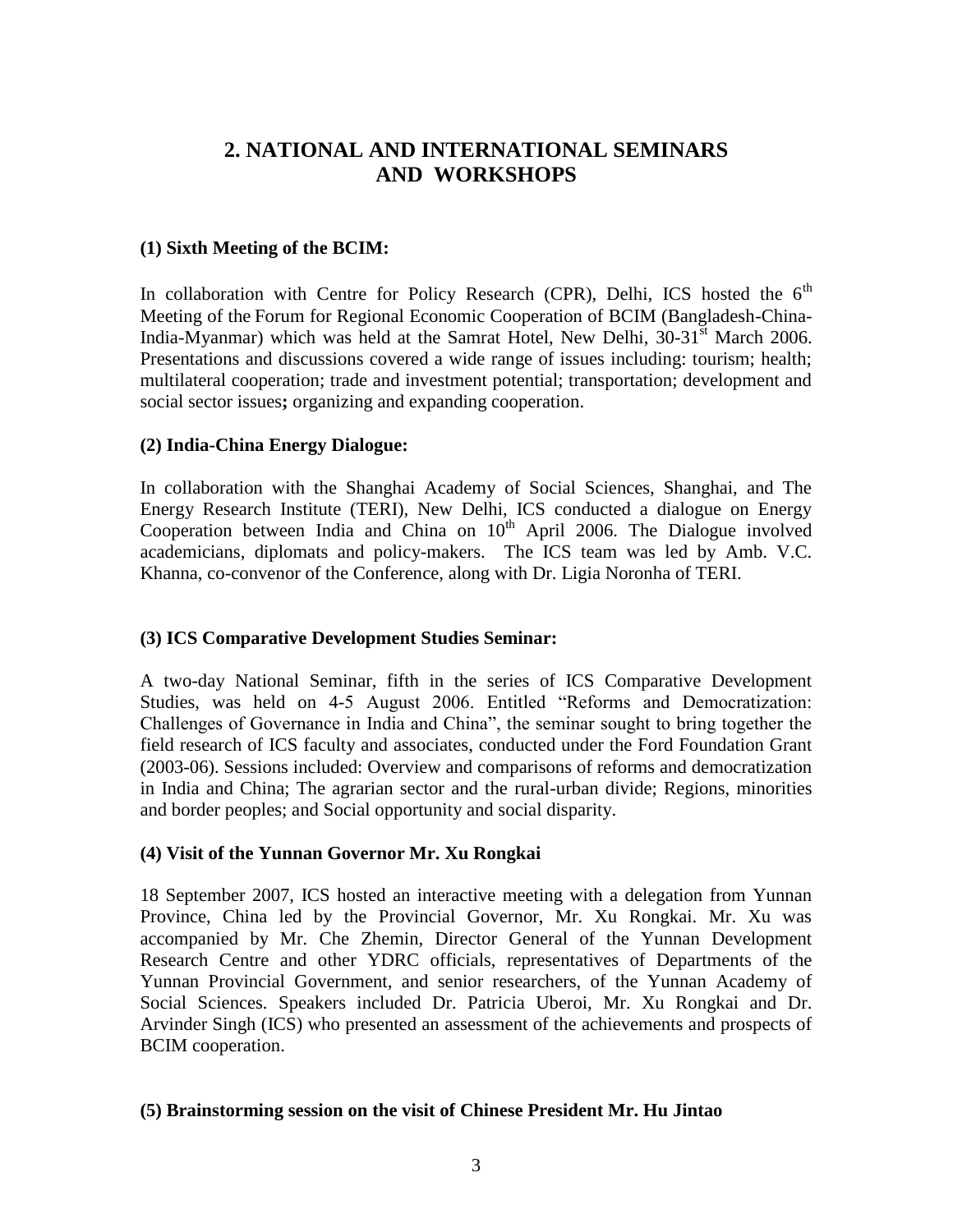On the eve of Chinese President Mr. Hu Jintao's visit to Delhi in November 2006, ICS conducted an internal brainstorming session on 4 October 2006. This meeting provided an occasion to collectively discuss the changes that have occurred in India-China bilateral relations since the former Chinese President Jiang Zemin's visit to India.

#### **(5) Sixth China-India-Russia Academic Trilateral Conference**

The Sixth China-India-Russia Academic Trilateral Conference was held on 2-4<sup>th</sup> November 2006 in New Delhi with the collaboration of the Indian Council of World Affairs. The Conference was attended by foreign delegates from the China Institute of International Studies (CIIS), Beijing and RAS Institute of Far Eastern Studies, Moscow. The keynote address on "China, India, Russia: Getting Out of Backwardness or, ‗Cunning Passages of History'‖ was delivered by Prof. Amiya Kumar Bagchi, Director, Institute of Economic Development, Kolkata.

The discussions focussed on the following themes:

- Emerging Trends in the Global Trading Regime
- Development and Growth:1) Environment issues; 2) Agriculture; 3) Restructuring of the Public Sector
- Current International Situation: 1) Shanghai Cooperation Organization; 2) Crisis in West Asia; 3) North Korean Nuclear Tests
- Policy Recommendations and Summing Up.

#### **(7) Lines of Convergence: India-China-Japan and the Future of Asia:**

As part of the India-China-Japan project under the East Asian Programme of ICS, an international conference on "Lines of Convergence: India-China-Japan and the Future of Asia" was organized by Prof. Brij Tankha on 13-14 December 2006 at India International Centre and United Service Institute, Delhi. Distinguished scholars from the three countries participated and presented papers. They discussed the changing social and cultural contours of societies in India, China and Japan. This event was sponsored by the Sasakawa Peace Foundation, Tokyo.

#### **(8) Fourth Giri Deshingkar Memorial Lecture:**

The Giri Deshingkar Memorial Lectures are a series of lectures instituted in the memory of Prof. Giri Deshingkar, former Director of the Centre for the Study of Developing Societies, founder member of the Institute of Chinese Studies, and a distinguished China scholar. Earlier lectures were delivered by Prof. Prasenjit Duara, Prof. Wang Gungwu and Prof. Tan Chung.

The Fourth Giri Deshingkar Memorial Lecture on "Remapping Modern East-West History into Geopolitical North-South Regional Dynamism" was delivered by Prof. Hamashita Takeshi, Professor in the Faculty of International Communication, Ryukoku University, Japan the Lecture was held at the CSDS Conference Hall on 15 December 2006, Chaired by Prof. T.N. Madan.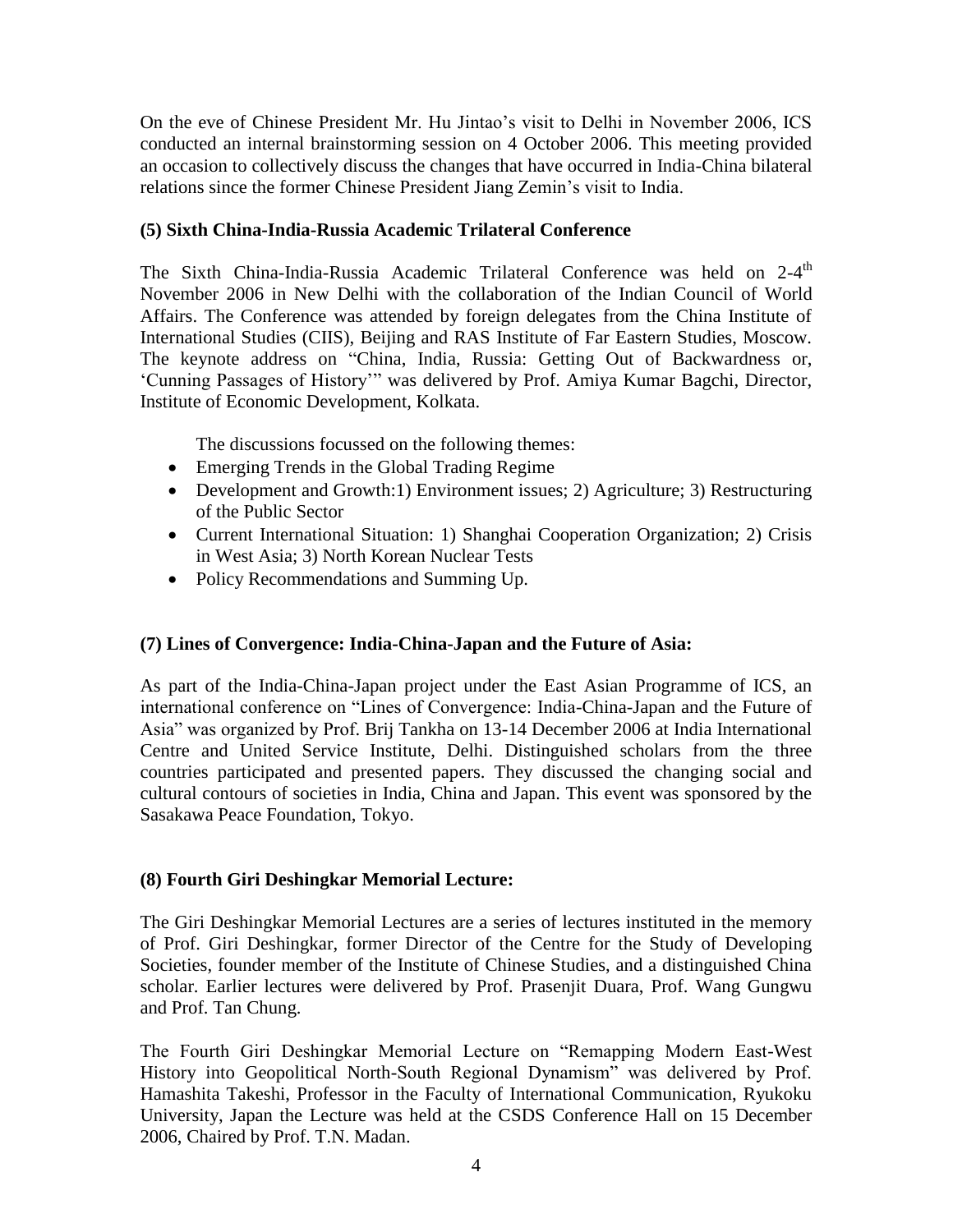#### **(9) Public Lecture by Prof. David Shambaugh:**

ICS had organized a Public Lecture by Prof. David Shambaugh, Director, China Policy Programme, The George Washington University on "China Engages Asia: Implications for the Regional Order" on 19 December 2006 at the IIC. In his lecture Prof. Shambaugh detailed the dimensions of China's engagement with Asia and discussed the consequences for the emerging regional order.

#### **(10) Conference on "Review of China Studies in India":**

The Institute of China Studies, supported by the ICSSR and the MEA, organized a Conference at the Women's Studies Centre, University of Delhi on 20-21 December 2006, to review the present state of China Studies in India, as well as to consider ways to take China Studies forward. Scholars from various universities and institutions from different parts of India, along with persons from the media and business organizations, participated in this Conference, which was convened by Dr. Madhavi Thampi, along with Prof. Patricia Uberoi and Dr. Ravni Thakur. The Conference was inaugurated by Mr. Shiv Shankar Menon, Foreign Secretary, Ministry of External Affairs, Government of India.

#### **(11) Roundtable Discussion with Prof. Wang Hui, Professor of History, Tsinghua University**

On 12 February 2007, ICS had organized a roundtable discussion at the India International Centre with Prof. Wang Hui, Professor of History, Tsinghua University, Beijing and Editor, *Dushu*, on "Rethinking 1989". Professor Wang Hui is one of contemporary China's foremost intellectuals and scholars, and has emerged as a critical voice in the tradition of the great twentieth-century revolutionary author and social critic Lu Xun, on whom he has written extensively. The meeting was convened by Dr. Arvinder Singh and chaired by Prof. Manoranjan Mohanty.

**(12)** 

## **3. ICS PARTICIPATION IN INTERNATIONAL CONFERENCES**

(1) **Boao Forum for Asia:** Dr. Arvinder Singh and Prof. Manoranjan Mohanty attended the Boao Forum for Asia Annual Conference 2006 on 20-23 April 2006 on behalf of ICS. The theme of the meeting was "The New Opportunities of Asia: Driving Growth to the Next Level". The Conference included, for the first time, a special panel discussion on the development experiences of India and China, to which Prof. Mohanty contributed a paper, titled "Global Significance of India-China Relationship", subsequently published in the Proceedings of the Conference.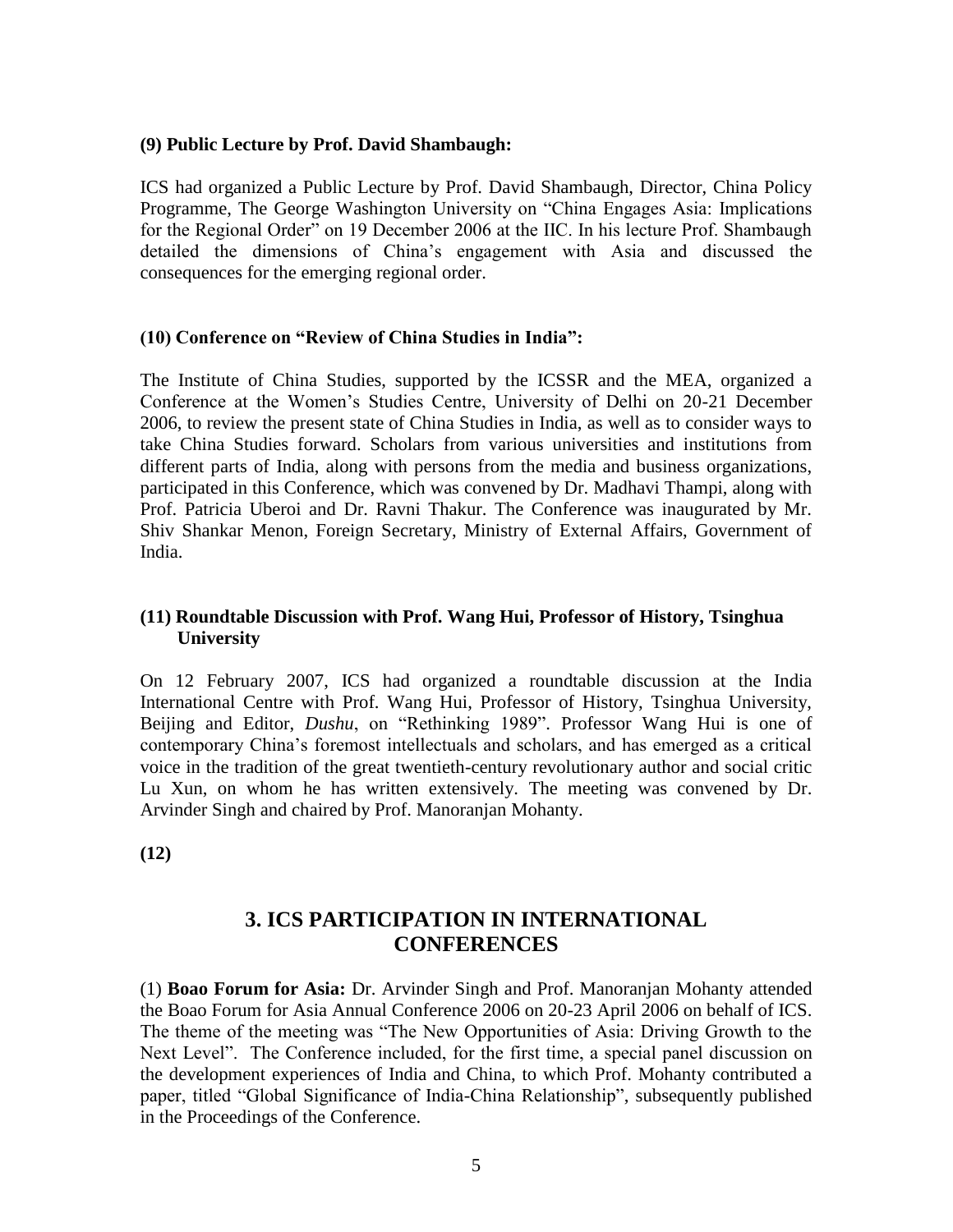(2) Prof. Sreemati Chakrabarti participated in an international conference on 25-27 October 2006, organized by RAS Institute of Far Eastern Studies, Moscow. The theme of this Conference was **"China, Chinese Civilization and the World: Past, Present and**  Future". Dr. Chakrabarti presented a paper on "India and Sino-Russian Relations: The Soviet Period".

(3) ICS Faculty, Prof. Manoranjan Mohanty and Dr. Sanjeev Kumar, actively collaborated in planning and organising the UGC International Seminar on **"Higher Education for Growth and Equity: India-China Experience"** held at Federation House, New Delhi on 20-21 January 2007. The Seminar was one of the important initiatives undertaken during the India-China Friendship Year. Prof. Mohanty and Prof. Sreemati Chakrabarti presented papers at the Seminar, while Dr. Sanjeev Kumar assisted in the preparation of the final Report.

#### **4. ICS WEDNESDAY SEMINARS**

The ICS programme of Wednesday Seminars continued through the period under review, convened by Dr. Madhavi Thampi (see Appendix 1). Distinguished visiting scholars who presented papers included, among others: Prof. Quan Heng (SASS, Shanghai); Dr. Liu Fukuo (National Chengchi University, Taiwan); Dr. Eric Teo (Singapore); and Dr. Do Tien Sam of the Vietnam Academy of Social Sciences.

## **5. RESEARCH AND TRAINING**

A number of young researchers were associated with ICS as Research Assistants and Research Associates during the period under review. These included:

- Mr. Sriram Natrajan, working on his PhD on "Agrarian Change and Rural Transformation in China, 1965-2005";
- **Ms. Swargajyoti Gohain**, assisting in the BCIM (Bangladesh-China-India Myanmar) Conference and the ICS Publication programme;
- **Dr. S.N. Yadav**, working on a paper on the Shanghai Cooperation Organization (SCO);
- **Ms. Anamika Dwivedi**, working on Chinese Education and assisting with Documentation and the monitoring of the ICS website;
- **Ms. Dharitri Chakrabartty**, working as coordinator and translator on the project on "Lines of Convergence: India, China, Japan and the Future of Asia"
- **Mr Sithara Fernando** assisted with the organization of the Trilateral Conference in Delhi and the preparation of the Report and Conference Proceedings.
- **Mr Satyabrat Sinha**, who continues to assist Dr. Alka Acharya in the production of *China Report.*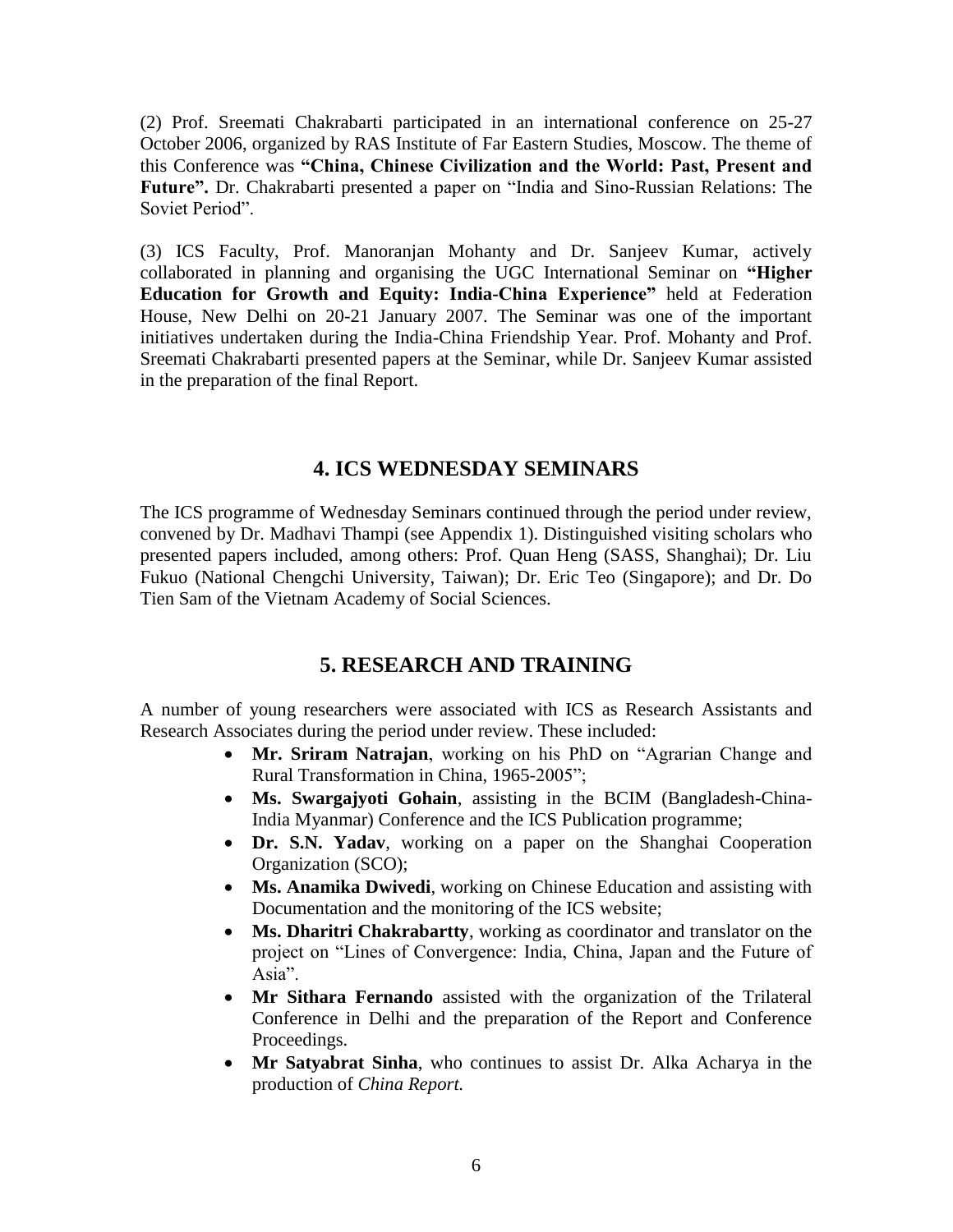- **Dr. Ritu Aggarwal**, who had undertaken translation work to assist the project on "Lines of Convergence: India, China, Japan and the Future of Asia".
- **Mr. Razak Khan**, who assisted in the organization of several ICS Conferences and events.
- **Dr. Sanjeev Kumar**, Project Research Officer, working on China's rural industrialization and assisting the ICS publication programme

## **6. ICS PROGRAMMES**

**(1) The East Asia Programme:** Directed by Brij Tankha, the Sasakawa Peace Foundation-supported project brought together a core group of scholars from Japan, China and India to examine in a comparative perspective the social transformations that these societies are undergoing. A series of meetings was held in Japan, China and India and an international conference organized in Delhi on 13-14 December 2007. **A Workshop IIC on** 

A small selection of articles from the project was published in a special issue of *Seminar*, ―Envisioning Asia: A Symposium on Changing Relations between India, China and Japan" (May 2007). A further collection of essays is under preparation.

The long delayed book from the Conference on "Okakura Tenshin and Pan-Asianism", held under Japan Foundation-ICS auspices was published (*Shadows of the Past: Of Okakura Tenshin and Pan-Asianism* (Sampark, Kolkatta, 2007), edited by Brij Tankha. A London edition is also forthcoming.

A number of seminars were organized in the India International Centre as part of the East Asia series.

#### **(2) The Chinese Economy Research Programme**

Co-ordinated by Dr. Arvinder Singh, the Chinese Economy Research Programme continued to focus on major issues in the contemporary Chinese economy, and Sino-Indian comparative issues with a strong social science perspective and long-term substantive projects in mind. It is aiming to organize a major international conference in 2009.

#### **(3) The India-China Comparative Development Studies Programme**

ICS India-China Comparative Development Studies Programme is coordinated by Manoranjan Mohanty and Patricia Uberoi. The Programme seeks to encourage crossdisciplinary, comparative social science studies of India and China. A number of National and International Seminars have been held under the aegis of this programme, including, most recently a National Seminar on "Reforms and Democratization: Challenges of Governance in India and China" (4-5 August 2006). The Seminar sought to draw on some of the empirical researches of Indian scholars in China and the border areas,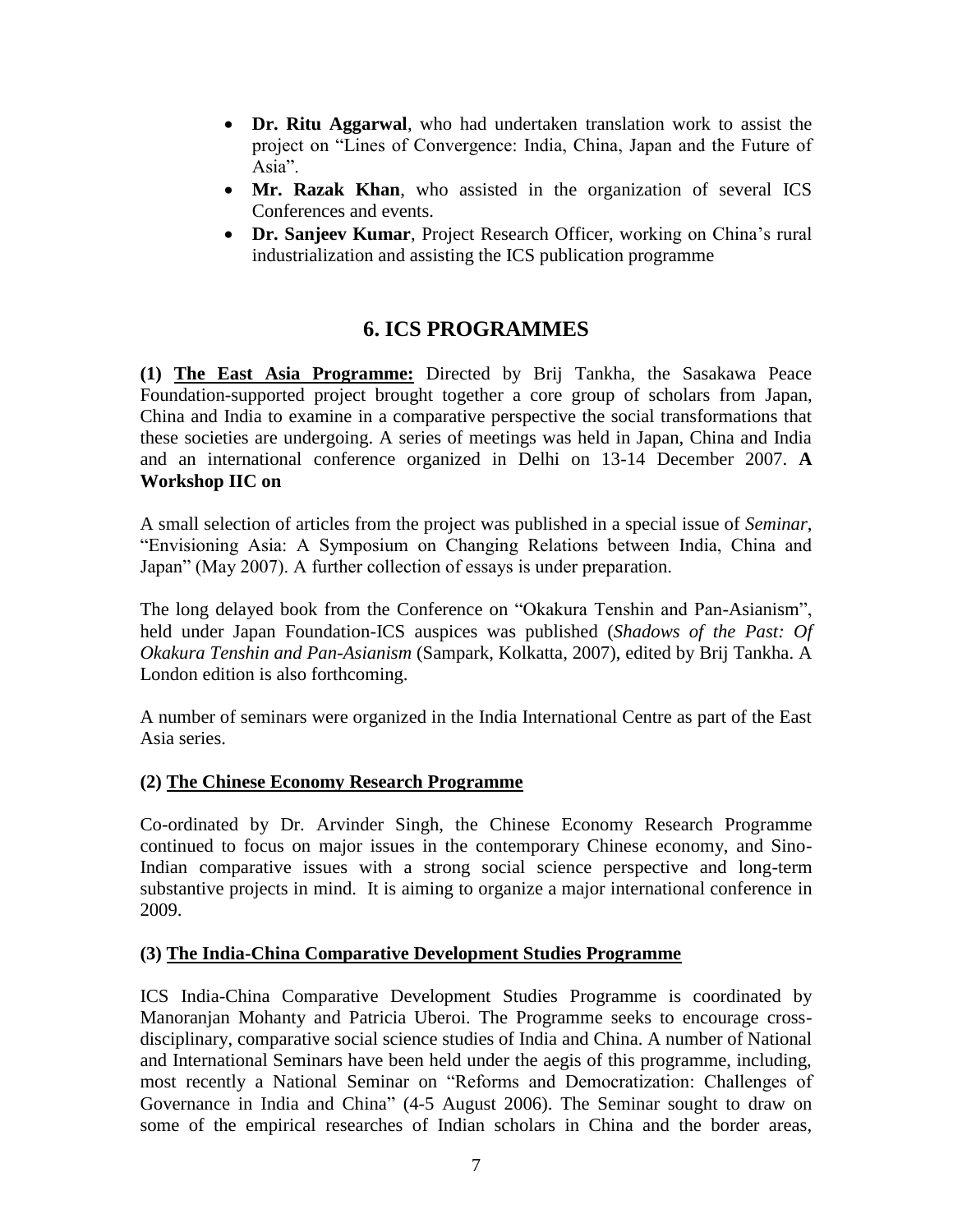counter-posed with comparable research conducted in India, to address issues of ruralurban disparities, regional inequalities, ethnic assertion, class differentials and income inequalities, and educational and social sector restructuring. Some 26 participants took part in the Conference.

#### **7. ICS PROJECTS**

#### **(1) BCIM (Bangladesh-China-India-Myanmar) Forum for Regional Economic Cooperation**

ICS, in collaboration with the Centre for Policy Research, New Delhi, is a nodal agency in conducting the Bangladesh-China-India-Myanmar Forum for Regional Economic Cooperation. The Sixth Meeting of the Forum was held under ICS-CPR auspices at the end of March 2006 in New Delhi. The Indian delegation was led by Amb. Eric Gonsalves. A number of ICS faculty and associates presented papers or chaired sessions at the meeting, including Amb. C.V. Ranganathan, Patricia Uberoi, Manoranjan Mohanty, Arvinder Singh, Ravi Bhoothalingam, Suresh Sharma, Prabhu Ghate, Charan Wadhva, K.L Thapar, Sanjoy Hazarika, Khomdom Lisam, and Mr. Jayant Bhuyan (CII).

The Seventh Meeting of the BCIM Forum was held in Dhaka, 31 March to 1 April 2007. The Indian delegation was led by Amb. Eric Gonsalves. Patricia Uberoi presented the keynote paper on "Enhancing Cooperation Among BCIM in Relation to Scientific, Educational, Cultural, Academic and Social Exchanges", while Ravi Bhoothalingam and Sunil K. Misra (Regional Director, CII, Kolkata) were discussants in sessions on Tourism and the Overland Car Rally respectively.

ICS will continue to be the coordinating agency for the BCIM, and in this capacity will seek to initiate a number of academic studies and activities to support the BCIM agenda of regional cooperation and enhance the visibility of the projected Overland Car Rally

#### **(2) The Trilateral China-India-Russia Academic Conference:**

The China-India-Russia Trilateral Conference Series is jointly organized by ICS in collaboration with the China Institute of International Studies (CIIS), Beijing, and the Institute of Far Eastern Studies of the Russian Academy of Social Sciences, Moscow. The Conferences discuss international, regional, political, security, economic, cultural and environmental issues of significance to the three countries as well as to the world. The importance of Trilateral Cooperation has been endorsed by successive Summit meetings of leaders of the three countries.

The Sixth Trilateral Conference was held in Delhi 2-4 November 2006, hosted by ICS and coordinated by Alka Acharya, assisted by Sithara Fernando. Amb. Vinod Khanna was leader of the Indian team. Vinod Khanna, Alka Acharya, Manoranjan Mohanty, Arvinder Singh, K. Raghunath, C.V. Ranganathan, Mira Sinha Bhattacharjea and Patricia Uberoi were among ICS faculty participating as paper presenters, chairpersons and discussants. The Keynote address in the inaugural session was presented by Prof. Amiya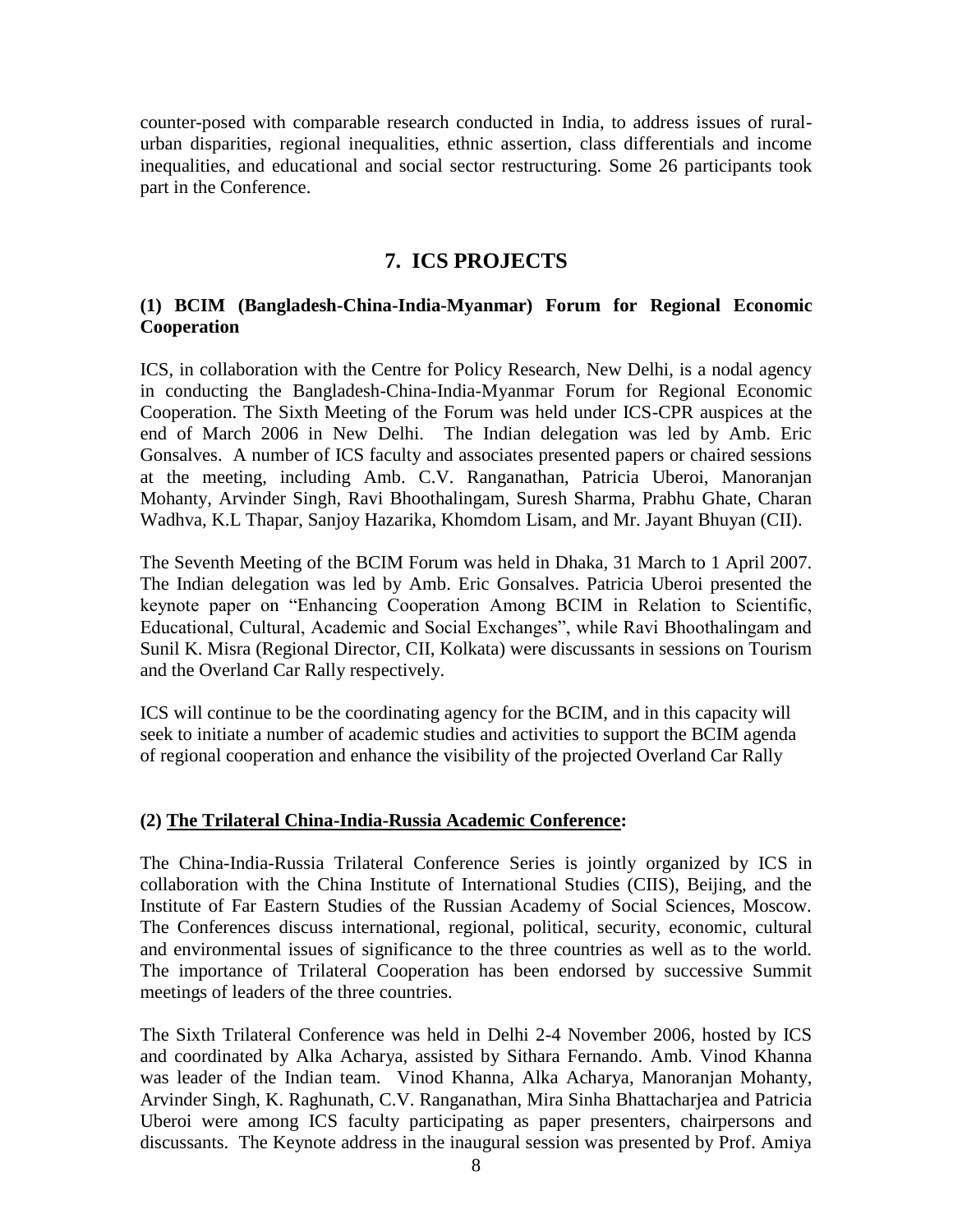Kumar Bagchi, Director of the Institute of Development Studies, Kolkata, on "India, China, Russia: Getting out of Backwardness or 'Cunning Passages of History'".

#### **(3) Boao Forum for Asia:**

ICS is a foundational member of the Boao Forum for Asia, located in Boao, Hainan. The theme of the meeting was "The New Opportunities of Asia: Driving Growth to the Next Level". The 2006 BFA Conference included, for the first time, a special panel discussion on the development experiences of India and China, to which Prof. Mohanty contributed a paper, titled "Global Significance of India-China Relationship".

#### **(3) "Lines of Convergence: China, India Japan" Project:**

A number of activities were conducted under the auspices of the Sasakawa Peace Foundation's project on "Lines of Convergence: China, India, Japan and the Future of Asia", coordinated by Prof. Brij Tankha these included a series of international seminars/conferences organized in New Delhi, Beijing and Tokyo between April 2006 and March 2007.

## **8. DISSEMINATION AND OUTREACH**

#### **(1) Books**

- ICS Faculty and publication assistants have contributed to the production of *Marriage and Migration in Asia* (editors, Rajni Palriwala and Patricia Uberoi), a special issue of the *Indian Journal of Gender Studies* (Vol. 12, nos. 2 and 3, 2005), which will be reproduced as a book to be published by Sage Publications in 2007. The book is fifth in the series on "Women and Migration" in Asia", based on a Panel of the International Conference on "Women and Migration in Asia", organized by the Developing Countries Research Centre of the University of Delhi in 2003.
- A volume of selected papers from the ICS collaborative international conference on "Consumerism and the Emerging Middle Class in India and China‖, edited by Peter van der Veer and Christophe Jaffrelot is now in press with Sage Publications. It is expected to be released in late 2007.
- A volume of the proceedings of the ICS India-China Comparative Development Studies Seminar on Local Governance in India and China**,**  entitled *Grassroots Democracy in India and China: The Right to Participate,* edited by Manoranjan Mohanty, Richard Baum, Rong Ma and George Matthew, has been published by Sage Publications, Delhi. The book was released at a ceremony presided over by Cabinet Minister for Panchayati Raj, Youth Affairs, Sports and Development of Northeast Region, Mr. Mani Shankar Aiyar on 21 January 2007.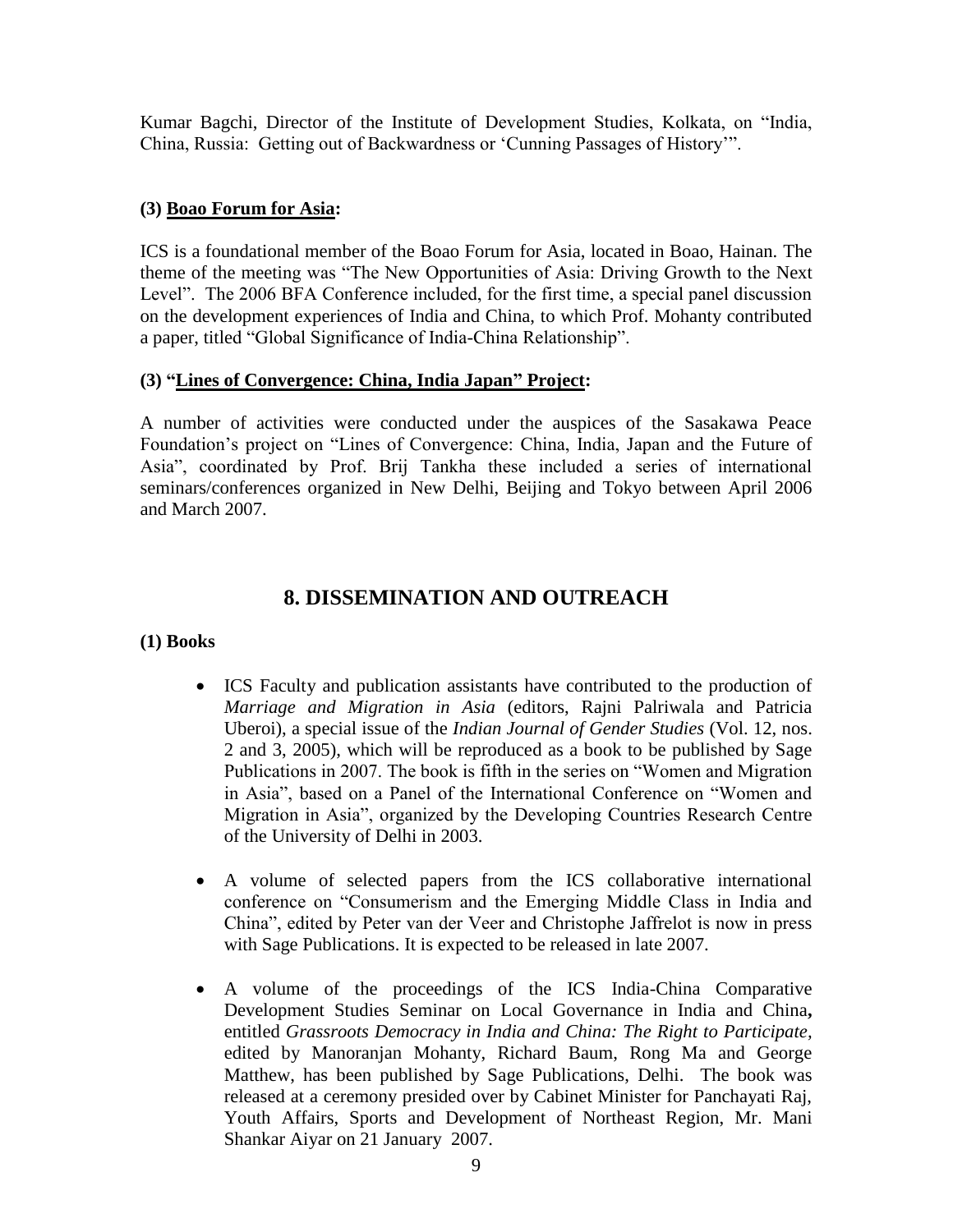- *Narratives of Asia from India, Japan and China,* written by Prof. Brij Tankha and Dr. Madhavi Thampi, was published by Sampark, New Delhi, 2006.
- *Asian Diplomacy*: *The Foreign Ministries of China, India, Japan, Singapore and Thailand* by Kishan S. Rana is in press with DiploFoundation.
- *Shadows of the Past: Of Okakura Tenshin and Pan-Asianism*, edited by Brij Tankha, was published by Sampark, Kolkata, 2007.
- *Envisioning Asia, A Symposium on Changing Relations between India, China and Japan*, a special issue of *Seminar*, edited by Brij Tankha, is in press for publication in the May 2007 issue.

#### **(2)** *China Report*

The ICS journal, *China Report*, published by Sage Publications, continued in its 42<sup>nd</sup> year of publication. The journal is edited by Dr. Alka Acharya, with Dr. Madhavi Thampi as Associate Editor and Prof. Sreemati Chakrabarti as Book Review Editor. The journal includes articles, comments, book reviews and documents, with a special focus on Sino-Indian relations. Volume 43, No.2 (2007) will comprise a report and select papers from the 2006 Sixth Trilateral Conference. (See Annexure 2, for the contents of *China Report*, 2006-07).

#### **(3) ICS Occasional Studies**

A number of ICS Occasional Papers were produced in the period under review:

- No.8 March 2006. "The Chinese Perspective on the BCIM Initiative A Review of Recently Published Literature", by Dr. Ravni Thakur.
- No.9: March 2006. "HIV/AIDS in Northeast India: The Transnational Dimension", by T. Deepa Manjuri Devi, a paper produced to coincide with the Sixth BCIM Conference in Delhi.
- No.10: "Borderlanders: Livelihood Issues in the Border Regions", by Swargajyoti Gohain.
- No.11: May 2007. "Tawang Border Trade: Problems and Prospects", by Col. Gautam Das.
- No.12: June 2007. "Russia's Strategic Partnerships in Asia", by Academician Mikhail. L. Titarenko.

Several other Occasional Papers are under preparation, including: a set of comments and documents on Hu Jintao's visit to New Delhi in November 2006; a paper by V.C. Khanna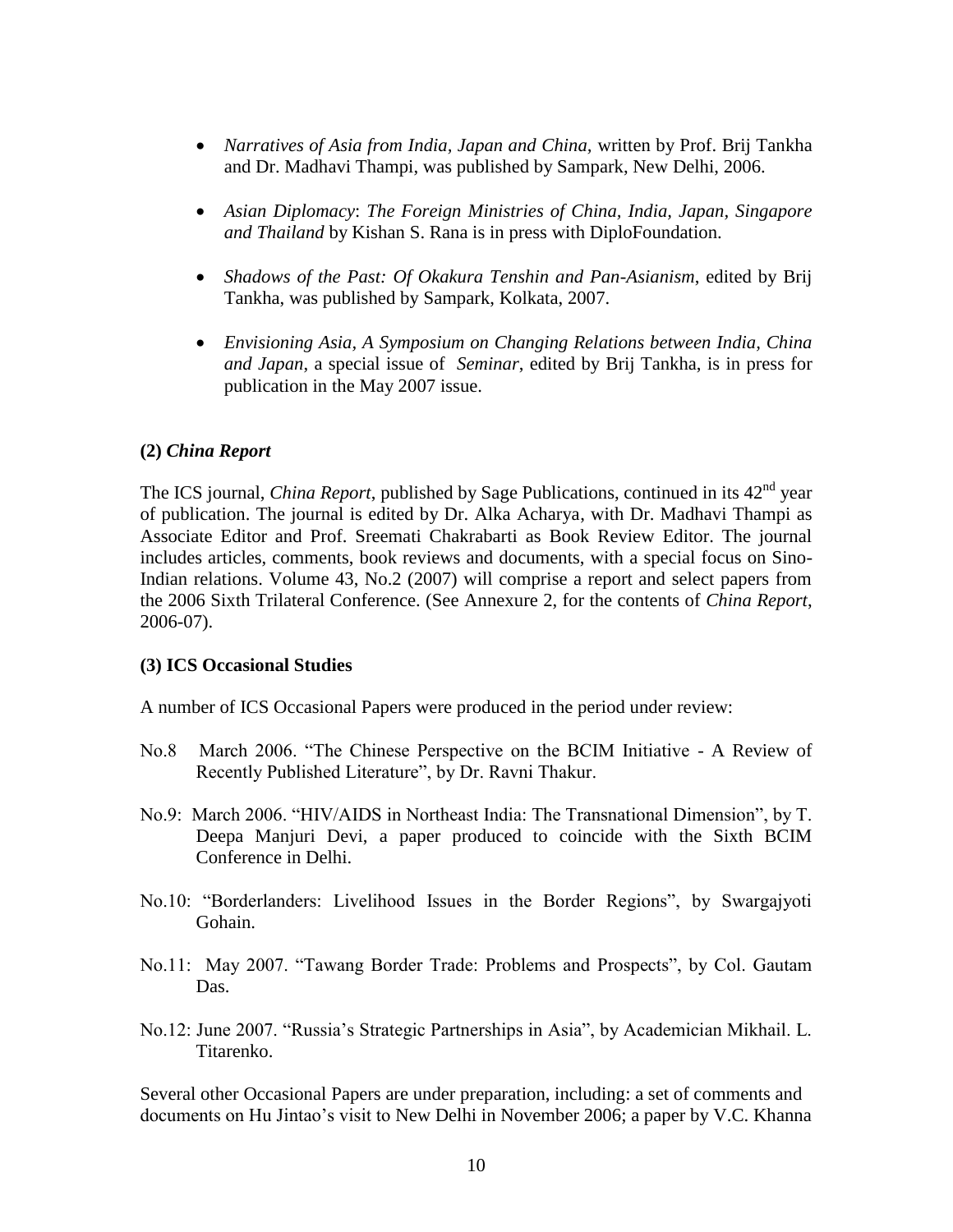entitled, "India-China 'Strategic Partnership': Is it sustainable?"; and the proceedings of the China Studies Workshop of December 2006, edited by Madhavi Thampi.

#### **(4) ICS Website**

ICS maintains a website (**[www.icsin.org](http://www.icsin.org/)**) to carry ICS information and news regarding ICS activities.

#### **9. ICS LIBRARY AND DOCUMENTATION CENTRE**

The ICS has a small but select collection of books, in English and Chinese, mostly on contemporary China and East Asia, and current and back numbers of some important journals on China. In the current year, ICS benefited from a generous gift of books and documents from Emeritus Fellow Amb. C.V. Ranganathan, adding substantially to the existing Gordon White Collection, and the collections of former director Giri Deshingkar and Emeritus Fellows Tan Chung and Huang I-shu. The "Lines of Convergence" Project also enabled the acquisition of a substantial number of publications on East Asian history and society. A number of books were also acquired by purchase and gift.

Given the new electronic technologies, the utility of continuing the ICS documentation on India-China relations, domestic developments and foreign policy is under discussion.

## **10. DISTINGUISHED VISITORS:**

During 2006-2007, ICS was privileged to receive a number of distinguished visitors and delegations. These include:

- 1. Amb. Zhou Gang, Former Chinese Ambassador to India, 12 April 2006.
- 2. Prof. Quan Heng from the Institute of Economy, Shanghai Academy of Social Sciences, China who delivered a lecture at ICS on "China's Economy and Reform Today" on 19 April 2006.
- 3. Mr. Tan Xiuying, Director & Deputy Editor-in-Chief, and Mr. Xi Yanbin from Chinese Academy of Social Sciences, Beijing, China, 9 May 2006.
- 4. Mr. Huang Tao, Reporter Editor, Mr. Niu Weidong, Chief Correspondent, Mr. Jiang Aimin, Director, China Radio International, Beijing, China, 15 May 2006.
- 5. Prof. Vincent W. Chen, National Chengchi University, Taiwan, 17 May 2006.
- 6. Dr. Liu Fu-Kuo, Research Fellow, Institute of International Relations, National Chengchi University, Taiwan, who presented a paper at ICS on "An Assessment"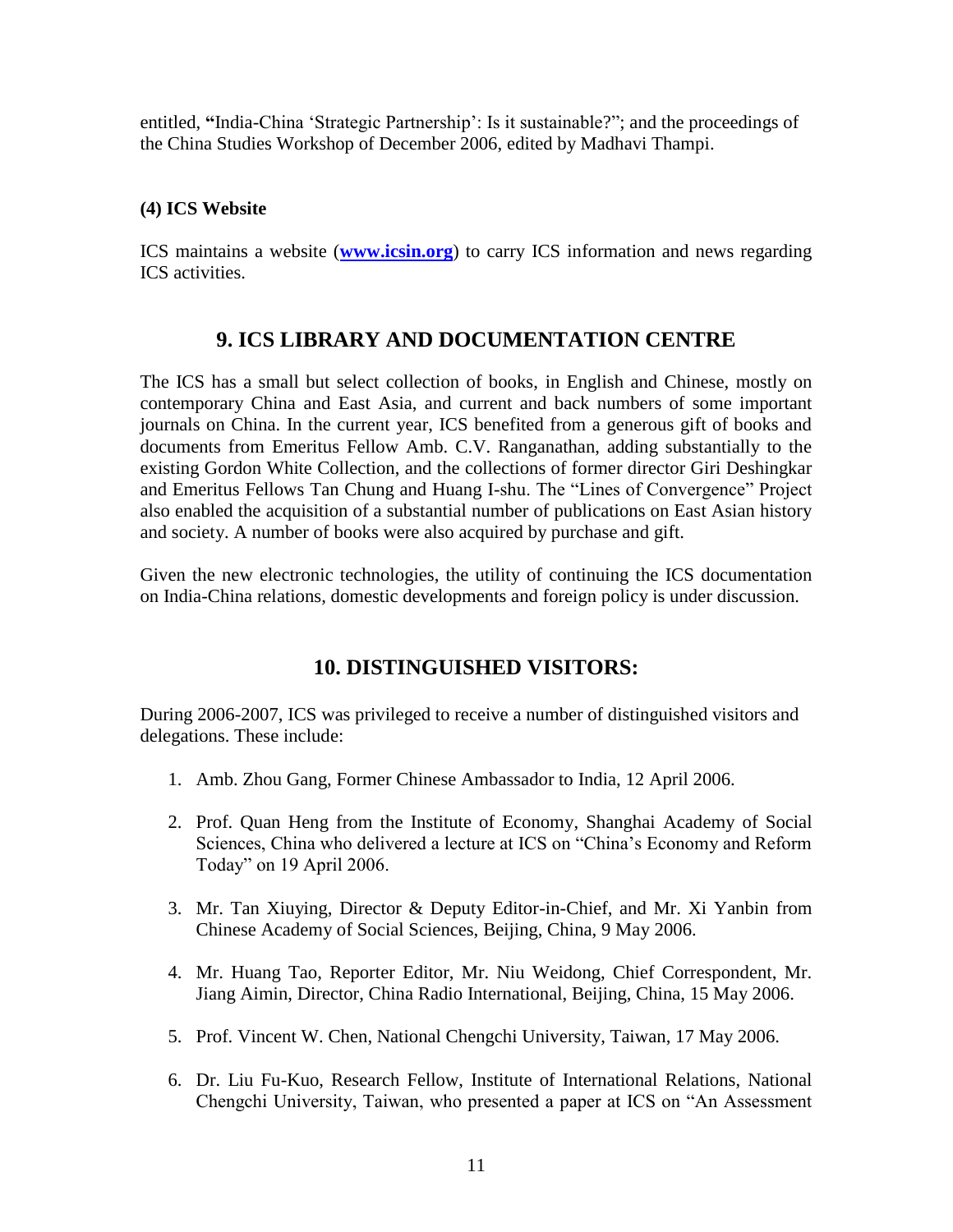of China's Development in the Next Ten Years and its Implication for the Neighbouring Countries", on 17 May 2006.

- 7. Mr. Chen Han-hua, National Security Council, Taiwan, 17 May 2006.
- 8. Prof. Mahendra P. Lama, Chairman South Asia Centre, J.N.U., 9 August 2006.
- 9. Prof. Li Tao, of Sichuan University, Asian Scholarship Foundation Fellow at the School of International Studies, JNU, New Delhi, 9 August 2006.
- 10. Mr. Gyula Petho, Counsellor, Deputy Chief of Mission, Embassy of the Republic of Hungary, New Delhi, 23 August 2006.
- 11. Dr. Eric Teo from Singapore Institute of International Studies, who delivered a lecture at ICS on "The United States Changing Perception of the China Threat", on 23 August 2006.
- **12.** A delegation from Yunnan Province, PRC, led by Provincial Governor, H.E. Mr. Xu Rongkai, accompanied by Mr. Che Zhemin, Director General of the Yunnan Development Research Centre and other officials of the YDRC, Madam Zhou Hong of the Foreign Affairs Office, a senior representative of the Yunnan Provincial Education Department, representatives of the government of Diqing prefecture and Lijiang City, Mr. He Zixing of the Lijiang Municipal People's Friendship Association with Foreign Countries, Yunnan, and representatives of commercial interests.
- 13. Sr. Col. Doan Van Hop, Defence Attache, Vietnam Embassy, 1 November 2006.
- 14. Dr. Do Tien Sam, Director-General, Institute of Chinese Studies, Vietnam Academy of Social Sciences, Hanoi, who made a presentation on "China Studies" in Vietnam and Vietnam-China Relations" on 1 November 2006.
- 15. Dr. Jennifer Holdaway, Associate Director, International Migration Program, SSRC, New York, USA, 8 November 2006.
- 16. Prof. Peter Kelley, Harvard Yenching Institute, visited ICS on 10 January 2007 to discuss the expansion of the Harvard Yenchng Institute's research interest to include focus on both South Asia and China.
- 17. A nine-member delegation from Inner Mongolia, including the Mayor, Huhhot City and Dr. Fulong Qiao, Chief Technical Officer, Inner Mongolia JiaNiu Sci-Tech Inc., Hohhot, visited ICS on 29 January 2007.
- 18. A four member delegation from the China Tibetology Research Centre (C.T.R.C.) comprising of Mr. Gyalmo Drugpa (Team leader), Mr. Lian Xiangmin, Professor of China Tibetology Research Centre, Mr. Yang Juncai, Associate Professor of China Tibetology Research Centre, and Mr. Dawa Tsering, Assistant Researcher of C.T.R.C, visited ICS on 5 February 2007.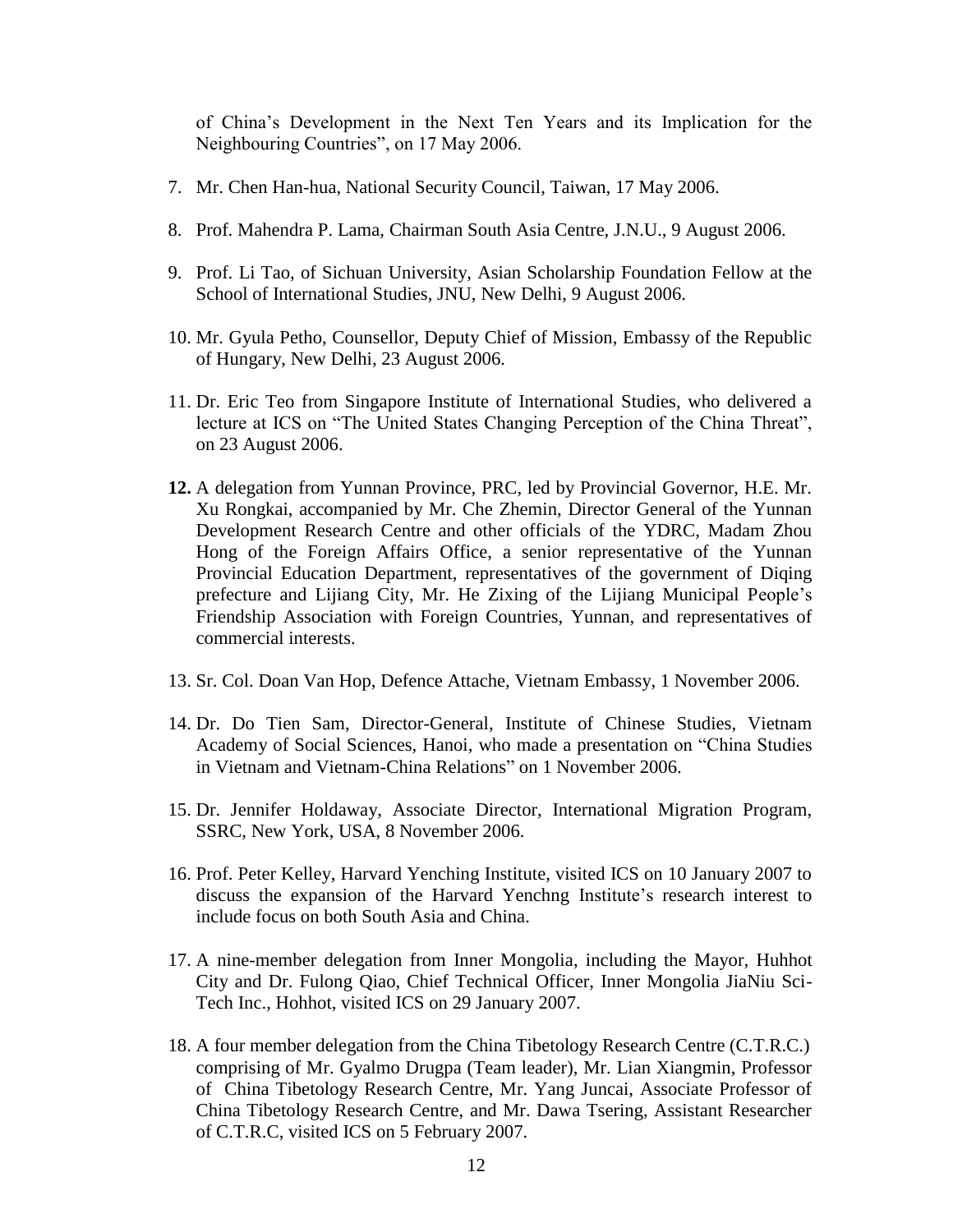- 19. Brig. Gurmeet Kanwal (Retd.) well-known columnist, visited ICS on 7 February 2007.
- 20. Amb. Zhao Gancheng, Senior Fellow, Director, South East Studies, Shanghai Institute for International Studies, visited ICS on 7 February 2007.
- 21. A four-member delegation from the China Association for International Friendly Contacts (C.A.I.F.C.) visited ICS on 26 February 2007. The delegation comprised Mr. Sun Jingtao, Assistant President, CAIFC- (Team Leader), Ms. Li Huimin, Director of 2<sup>nd</sup> Department of Asian Affairs, CAIFC, Mr. Wang Wei, Deputy Director of 2<sup>nd</sup> Department of Asian Affairs, CAIFC, and Mr. Wu Shan, Associate Researcher of Center for Peace & Development Studies (CPDS).

## **11. ICS FACULTY PUBLICATIONS AND ACTIVITIES**

#### **Alka Acharya:**

#### **Reports/Papers/Articles**

- ―Regional Imbalances in China‖. *Seminar* (New Delhi) No. 562, June 2006, pp. 26-30 (Special Issue on India's Changing Relations with China).
- ―A Partnership of Global Significance‖, *Economic and Political Weekly*, 2 December 2006, pp. 4934 – 4936.
- "The Strength of Weakness: The Context and Construction of Chinese Foreign Policy", in Amb. M. Rasgotra, ed., *The New Asian Power Dynamic* (Sage Publications, forthcoming).

- Presented a Paper on "Regional Imbalances in China" at the seminar on "Emerging Trends in Sino-Indian Relations" organized by the Centre for Policy Alternatives, New Delhi, 13-14 April 2006.
- Delivered a lecture on "Internal Imbalances in China", at the Army War College, Mhow, seminar on "India-China Strategic Equations: Prospects and Challenges", 11-12 August 2006.
- "The Problems and Prospects of China's Developmental Strategy", at the National Defence College**,** New Delhi, 8 September 2006.
- Presented a paper on "Towards a Universal Agenda for Human Rights", Fourth General Meeting of the World Public Forum, "Dialogue of Civilizations" organized by the World Public Forum **(**Moscow, Russia) in Rhodes, Greece, 27 September to 1 October 2006.
- Presented a paper on "Whose Century? The Rise of China", at the international seminar on "China in Africa in the  $21<sup>st</sup>$  Century: Preparing for the Forum on China-Africa Cooperation", organized by the NEPAD Secretariat, the Royal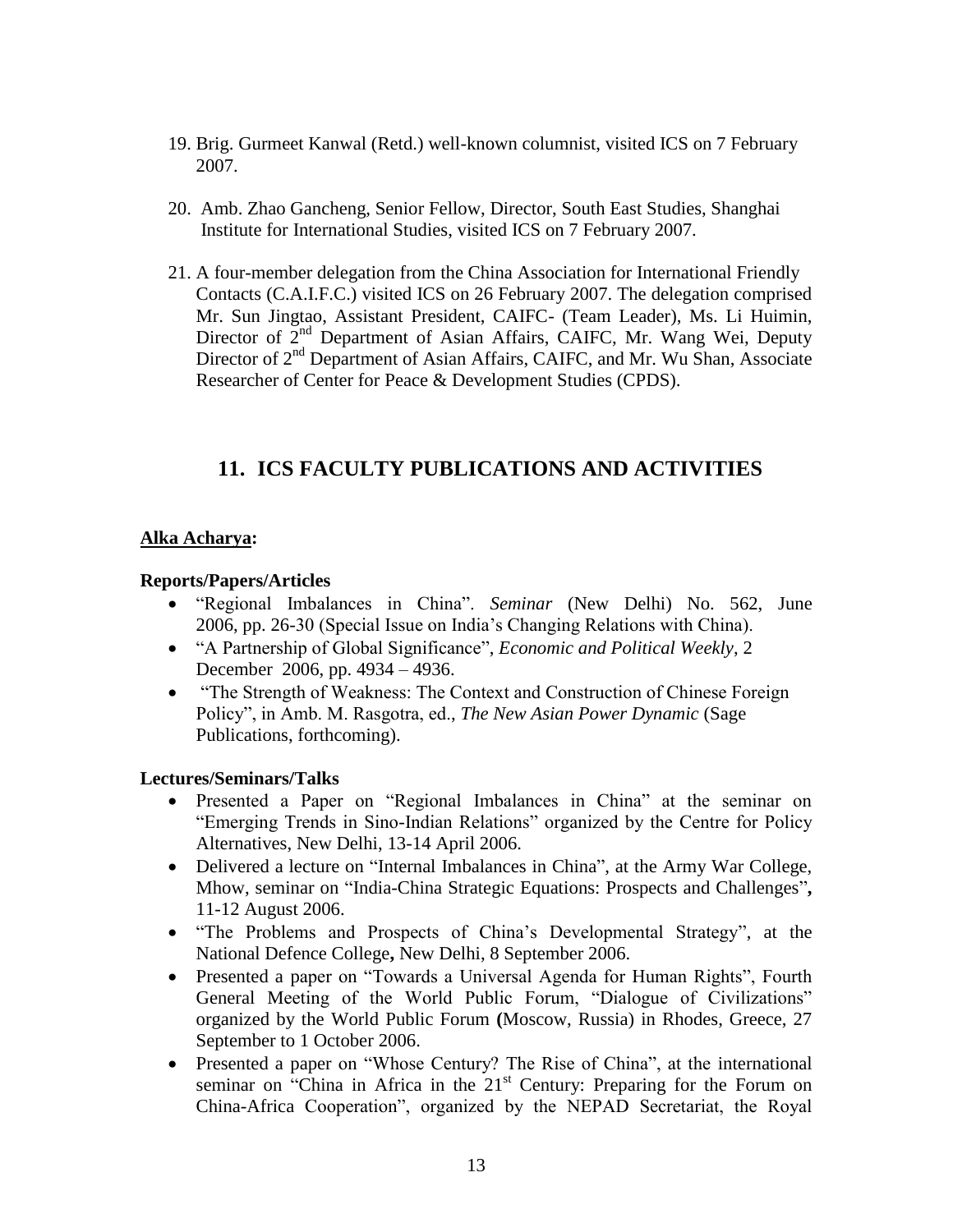African Society and the South African Institute of International Affairs, Johannesburg, South Africa, 16-17 October, 2006.

- Convenor and participant in the Sixth China-India-Russia Academic Trilateral Conference, organized by the Institute of Chinese Studies, New Delhi, 2-4 November 2006.
- Presented a paper on "India's Strategic Objectives: Issues and Objectives" at an international conference on "International Exchange of Economic, Strategic and Industrial Knowledge between Korea and India" jointly organized by the KOAS (Korean Organisation of Advanced Academic Societies and Centre for East Asian Studies, SIS, JNU, at The Grand Hotel, New Delhi, 27-28 December, 2006.
- "Rising China: Implications and Challenges for India", in the Combined Operational Review and Evaluation Programme 2007 organized by the Naval Base, Vishkhapatnam (AP), 10 January 2007.
- Presented a paper on "Multilateral Trends and India-China-Russia Trilateral Cooperation" at an international Conference on "Developmental Models and Global Integration" organized by the Centre for Russian Studies, SIS, JNU, New Delhi, 24-25 January 2007.
- Presented a paper on "India-China-Russia Trilateral Cooperation", IPCS-CRF Bilateral Dialogue, organized by the Institute for Peace and Conflict Studies, (New Delhi), Pataudi Palace, Haryana, 10-11 March 2007.
- Presented a paper on "China's Approach to Regional Organisations", Brookings-IPCS ―Dialogue on China**"** organized by the Institute for Peace and Conflict Studies, (New Delhi), Neemrana Fort Palace, 19-22 March 2007.

#### **Hemant Adlakha**

- ICS, CSDS, Wednesday Seminar. Presented a report on research work for six months (August 2005 to February 2007) as Asia Scholarship Fellow - in Wenzhou (Hangzhou Province), P R China. The topic of the presentation was: "Wenzhou" Model and the Rural Civil society in China", April 2006.
- Presented paper on "Whither China's Reform: Creating a fragmented society or building harmonious society?" at the ICS Comparative Development Studies Seminar on "Reforms and Democratisation in India and China", August 2006.
- Chaired a talk on "China-India Growing Ties" by Chinese Ambassador Mr. Sun Yuxi at the SINOLOGUES, JNU, September 2006.
- Organized a talk by Dr. Madhavi Thampi on: "The Opium War and the Making of Bombay".under the forum SINOLOGUES (Centre for Chinese and Southeast Asian Studies, JNU), November 2006.
- Participated and presented a paper on "Hallyu: Expanding Cultural Spaces" Beyond Globalization" at the  $8<sup>th</sup>$  Pacific and Asia Conference on Korea Studies (PACKS), New Delhi, December 2006.
- As Chairperson, CCSEAS, JNU presided over the signing in January 2007 of the agreement between JNU and Hanban (P R China) towards the establishment of the Confucius Institute of JNU (CIJ). A six member Chinese delegation, led by the pro-Vice Chancellor of the Peking University, and Professor B.B. Bhattacharya, Vice Chancellor, JNU were present.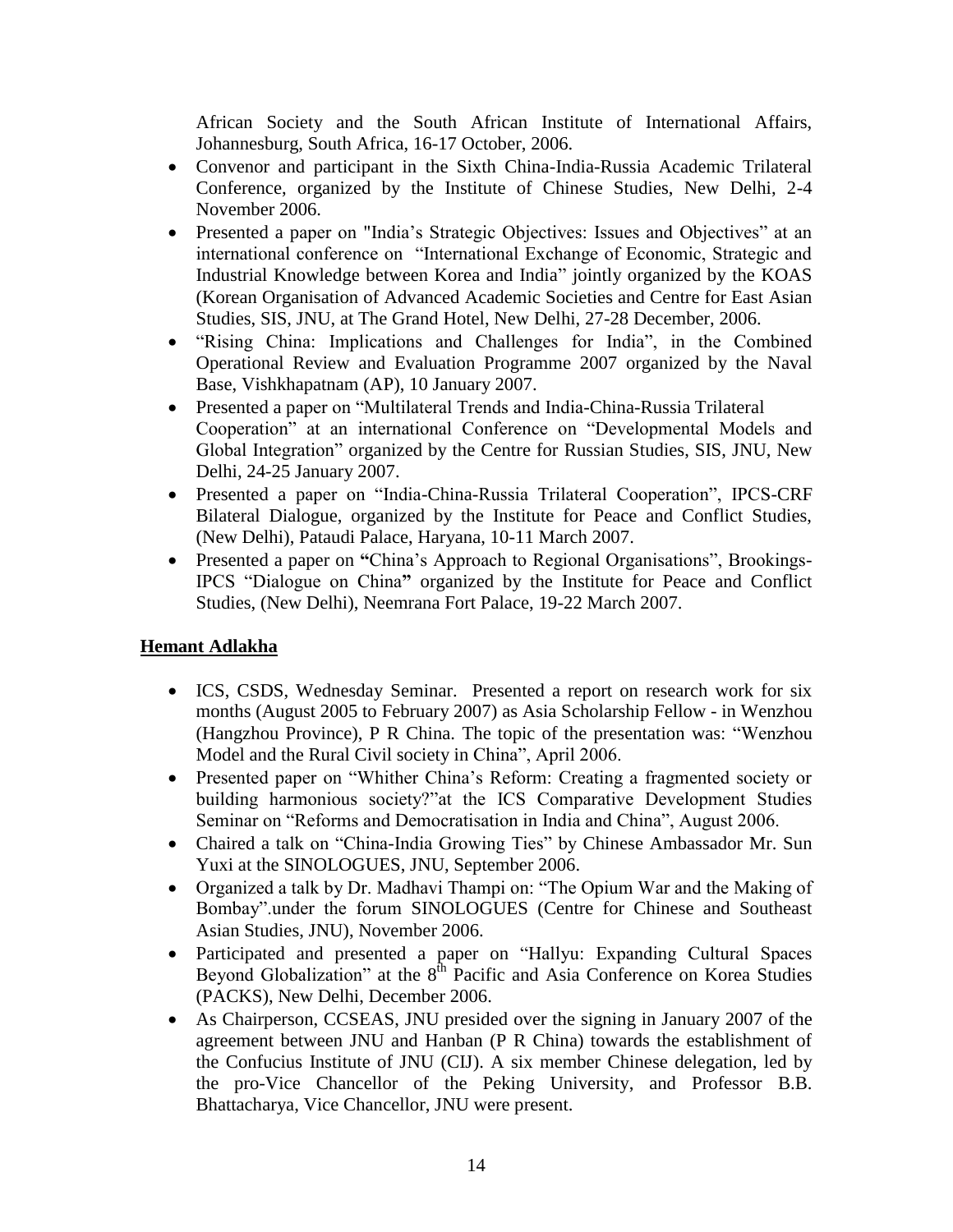- Invited well-known Chinese intellectual and the editor of *Dushu*, published from Beijing, Professor Wang Hui, to deliver a talk at the SINOLOGUES, JNU, on ―Whither Chinese Reform: Myth or Reality?‖, February 2007.
- In March 2007, as Chairperson, CCSEAS, JNU organized the Chinese New Year celebration in JNU. The event was held in cooperation with the Department of East Asian Studies, University of Delhi. The current Chinese Ambassador Mr. Sun Yuxi delivered a Keynote address and handed over a cheque of 50,000 USD to the JNU Vice-Chancellor as the first grant towards the CIJ. The Chinese embassy hosted a lunch for over 250 guests at JNU on the occasion. A cultural programme was held to mark the event and several cultural programmes were presented in Chinese, English and Hindi languages.
- In March 2007, the CCSEAS, JNU Organized the First SINOLOGUES Workshop on Chinese Language, Literature and Culture Studies in India in which eight scholars from JNU and the Delhi University presented papers in English/Chinese. Dr Adlakha presented a paper on "China: The Invented Other?"

#### **Arjun Asrani**

#### **Reports/Papers/Articles**

- Chapter on "Japan in Asian Security" for a book titled *New Asian Power Dynamic*, edited by M. Rasgotra, to be published by Sage Publications (forthcoming).
- ―The Application of Economic Diplomacy‖ in the book, *Economic Diplomacy*, brought out by the Association of Indian Diplomats and edited by I. P. Khosla.

#### **Media Communications**

- Interview to Delhi correspondent of *Yomiuri Shimbun* daily of Japan, 21 September 2006.
- Interview by TV Channel CNN-IBN for World 360 programme, 1 October 2006.
- Interview to *Asahi Shimbun* daily of Japan.
- Panel discussion on Doordarshan on PM's visit to Japan, 16 December 2006.

- Attended final joint meeting of Govt. appointed India-Japan Joint Study Group in Tokyo, 6-7 June 2006 for examining feasibility of FTA/EPA between India and Japan.
- Spoke on "Guidance to Interacting with the Japanese" on 21 July 2006, as Chief Guest at Embassy of Japan, to group of young Indians leaving for Japan under 2006 Japan Exchange & Teaching Programme (JET). At the same time inaugurated the Japan Information Centre at its new premises.
- Spoke on "Why Look at Japan" at "Japan Appreciation Seminar" at IIT, Delhi, on 7 August 2006.
- Attended India-Japan Economic Partnership Meeting organized by FICCI on 25 September 2006 during a visit of Japanese CEOs delegation.
- Panelist at IPCS Panel Discussion on 6 October 2006 on Mr. Abe becoming PM of Japan.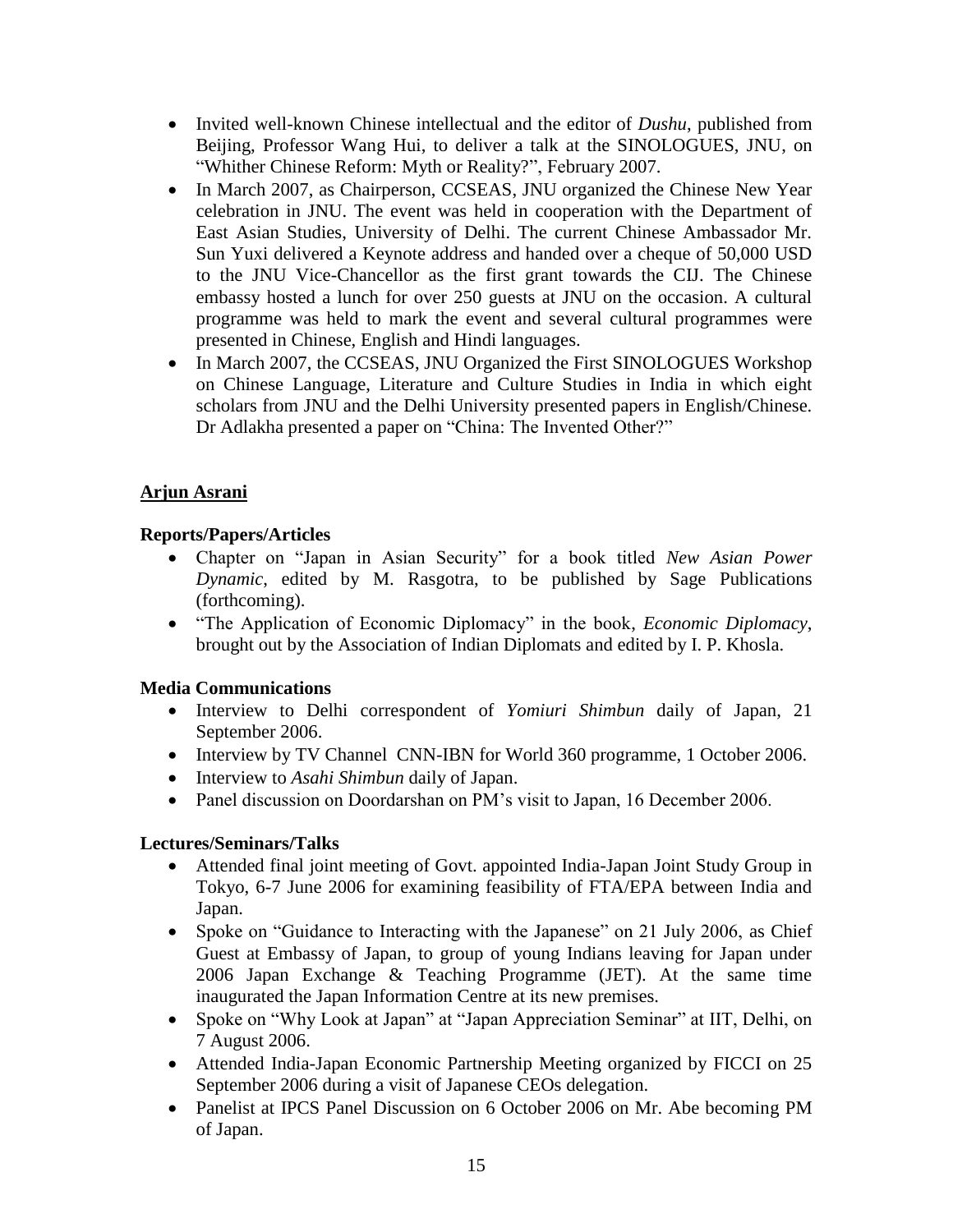- Inaugurated National Book Trust, India's series on Afro-Asian titles and presided over discussion on release of the book on Japan by Prof. H. Yamaguchi on 16 November 2006.
- Made Inaugural/Keynote Speech at JNU Seminar on 21 November 2006 on "Changing Role of East Asia Community."
- "Cross–Cultural Sensitivities", lecture to group of MEA Under secretaries, 9 November 2006.
- Spoke on India-Japan relations to Officers of Cabinet Secretariat on 8 December 2006.
- Addressed Seminar at PHD Chamber of Commerce and Industry, sponsored by JETRO on 19 December 2006, on attracting Indian FDI in Japan.
- Discussant at SAPRA India Foundation Roundtable on 16 January 2007 on "Can Business Interests Shape a Strategic Partnership?"
- Inaugural address at IDSA-JIIA Bilateral Dialogue on 17 January 2007.
- Attended IDSA Conference on "South East Asia and External Powers", 9 February 2007.
- IPCS discussions with former Economist editor Bill Emmott on his planned book on Asia, 13 February 2007.
- Attended India-Japan Business Cooperation Committees Joint Meeting at FICCI, New Delhi, 14 February 2007.
- Chaired meeting at JNU on 20 February 2007, for address by eminent Japanese sociologist, Prof. Chie Nakane.
- Chaired ICRIER Workshop on "Economic & Socio-Political Development Experiences in India and Asia" on 20 February 2007.
- Attended Symposium on India-Japan Relations organized jointly by CII and the Embassy of Japan, 9 March 2007.
- "India-Japan Relations", lecture to IFS Probationers batch 2005 in July 2006.
- "Economic Diplomacy & Foreign Policy", lecture to IFS Probationers batch 2005 in July 2006.
- "India-Japan Relations", lecture to IFS Probationers batch 2006, 12 February 2007.
- "Evolution of Japanese Foreign Policy" Professional Course for foreign diplomats, 1 March 2007.
- "India-Japan Relations", lecture to Senior Indian Police Officers, 20 March 2007.

#### **Ravi Bhoothalingam**

#### **Reports/Papers/Articles**

- "Confucius, Gandhi and the Rise of China", a lecture delivered on 17 December 2006 at the International Management Institute, New Delhi as part of their Silver Jubilee Series. Published subsequently in the *IMI Newsletter* of December 2006.
- "Growth and Employment for the Northeast through Sustainable Tourism", a paper published in *Sustainability Tomorrow*, Vol. 1, Issue 3, October-December 2006.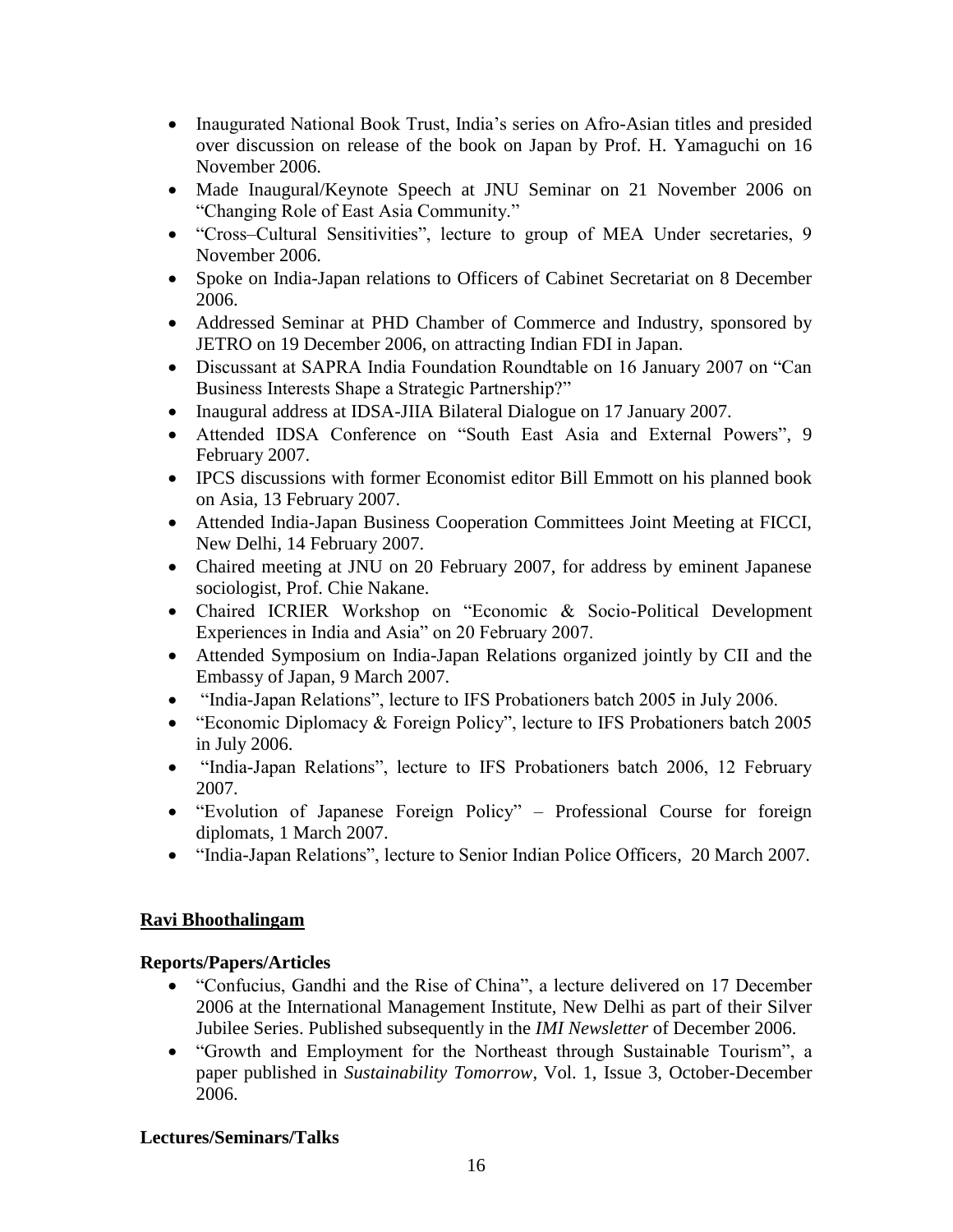• Invited by the Embassy of China to the First International China Tibet Culture Forum, 10-11 October 2006, Beijing. Presented a Paper, titled "Building a Harmonious Society: The Importance of Tibet".

#### **Sreemati Chakrabarti**

#### **Books**

*China*. New Delhi: National Book Trust (in press).

#### **Reports/Papers/Articles**

 ―India-China Relations in the Post-Cold War Era‖. *Journal of South Asian Studies*, 2005, Vol. 11, 1, pp.23-41 (published by the Centre for International Studies, Hankuk University of Foreign Studies, Seoul).

#### **Media Communications**

• Article published in the *Indian Express*, November 21, "How Hu Became China's Strong Man".

#### **Lectures/Seminars/Talks**

- Delivered 3 lectures at Sun Yat-Sen University, Guangzhou, China in June-July 2006.
- Presented a paper titled: "India and Sino-Russian Relations: The Soviet Period" at a Conference organized by the Institute of Far-Eastern Studies, RAS, Moscow on October 27, 2006.
- Read a paper on "Sino-Myanmar Relations 1949-89" at a Conference titled: "Myanmar: Land and its People" organized by the Centre for Myanmar Studies, Manipur University, Imphal on 6 December 2006.
- Made a presentation on "Survey of Chinese Studies in India" at a seminar organized by the Institute of Chinese Studies, CSDS, Delhi on December 20, 2006.
- Read a paper titled: "Higher Education in China: An Overview" at the International Conference organized by the UGC on "Higher Education for Growth" and Equity", 20 January 2007, held in the FICCI Auditorium, Tansen Marg, New Delhi.

#### **G.P. Deshpande**

- Delivered the Keynote Address at the international seminar on "India and China and Cultural Understanding" at the University of Madras.
- Lectured at the Asian College of Journalism on "Foreign Policy and the Civilisational Impulse".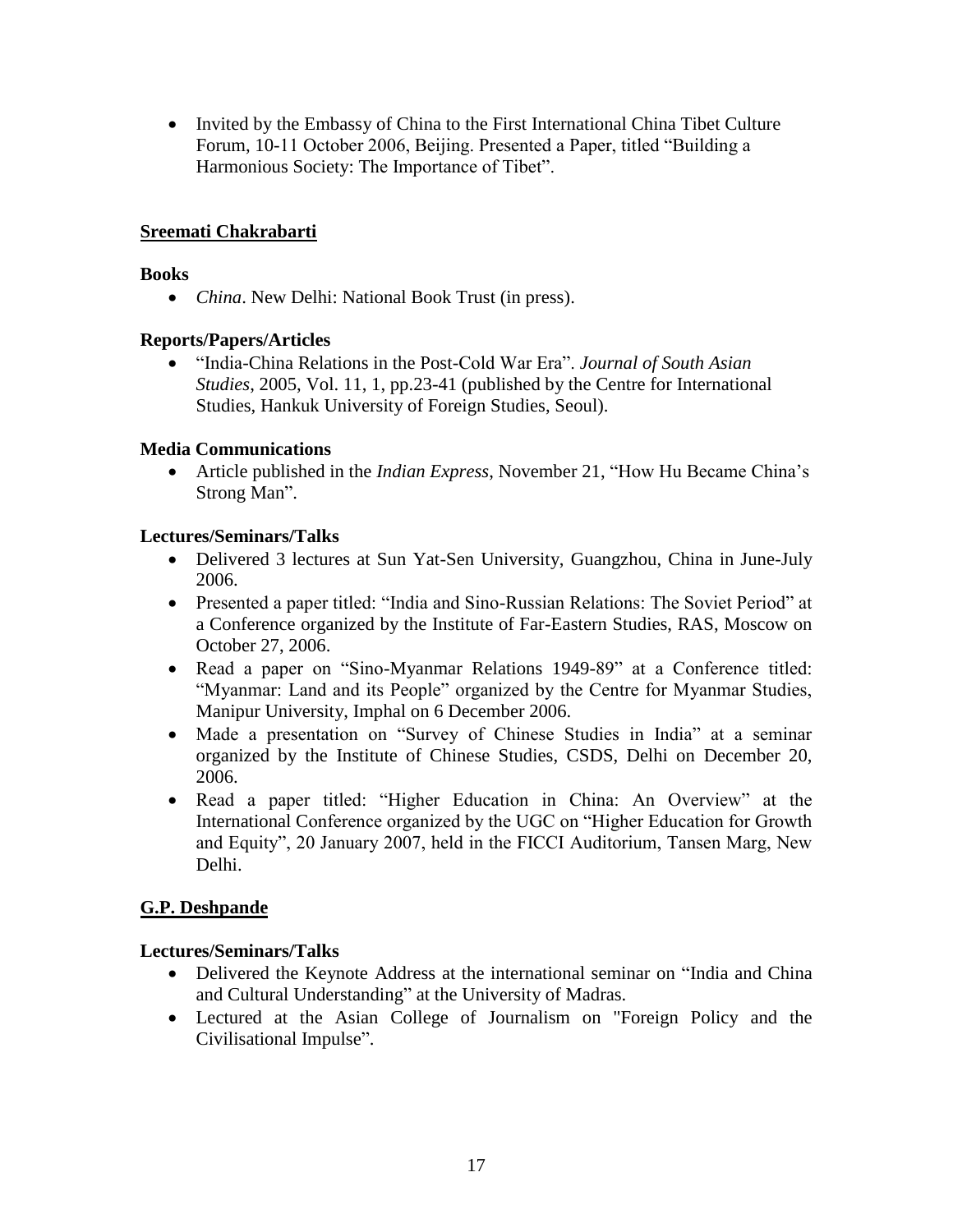#### **Huang I-shu**

#### **Lectures/Seminars/Talks**

- Gave two talks in Singapore jointly with Tan Chung on "India and China", 14-15 November 2006.
- Teaching Chinese language at Dongfang Culture and Language Institution, Chicago (once a week).
- "You yifen re, fa yifen guang" ("Whenever there is an iota of heat, transform it into light", a quote from Lu Xun (ms in process).

#### **Media Communications**

• Six talks on Singapore International Radio.

#### **Vinod C. Khanna**

#### **Reports/Papers/Articles**

• "Mao Smile Revisited: Interview with Brajesh Mishra". *Indian Foreign Affairs Journal*, vol.1, no. 4, Oct-Dec 2006. [Oral History Project]

#### **Lectures/Talks/Seminars**

- Co-convenor of the India-China Energy Dialogue, New Delhi. Presented a paper on Sino-Indian relations, and chaired the final session, 10 April, 2006.
- Lecture at National Defence College on "China's Role in International Affairs", 13 April 2006.
- Consultant at Orientation Program of Indian and Chinese Fellows, India-China-Fellows Program, New School, New York, April 2006.
- Chair, ICS consultative meeting on the eve of the visit of Chinese President Hu Jintao.
- Co-Convenor of the Sixth India-China-Russia Trilateral Conference, and chair of the concluding session, 2-4 November 2006.

#### **Media Communications**

 Radio interviews and discussions on the eve of the visit of Chinese President Hu Jintao (BBC, VOA, AIR)

#### **Srikanth Kondapalli**

#### **Reports/Papers/Articles**

- "Indian Defence Minister's visit to China", *China Report* vol. 42 no.4 October-November 2006, pp. 405-09.
- ―China's ASAT Test & its Implications‖ *Defence & Technology* March 2007
- "India-China Boundary Dispute: 9<sup>th</sup> Round of Discussions". *South Asia Defence & Strategic Review*, Vol. 1 Issue 1, March-April 2007, pp. 49-51.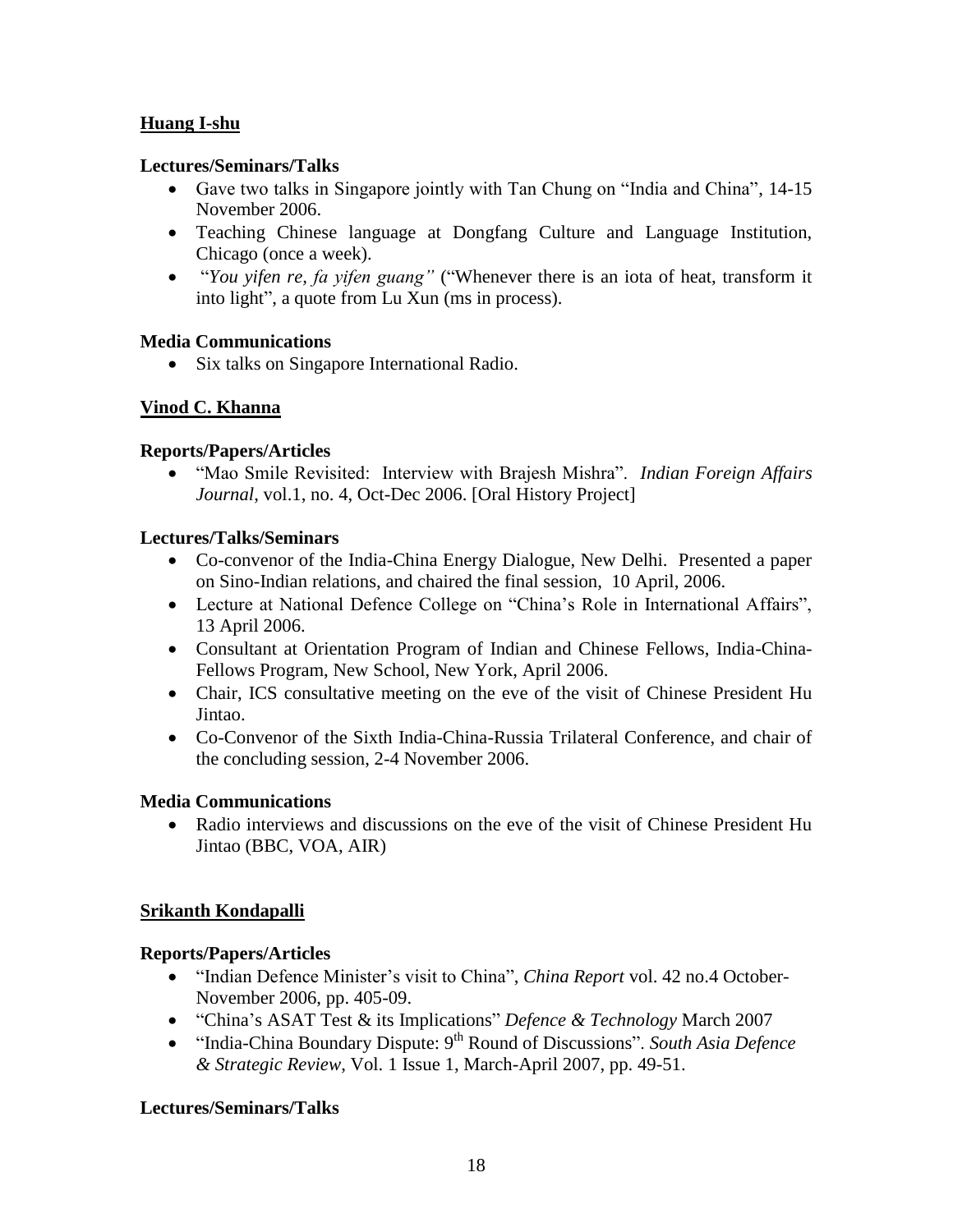- "China's Military Cooperation with Pakistan", paper presented at Centre for Security Studies, Jammu University, 4-5 April 2007.
- Moderator at a session on "China and Risk Assessments in Indian Ocean", organised by Western Naval Command, Mumbai, on 12-13 April 2006.
- "China's Foreign and Security Policies in Post-Mao Period", lecture to researchers at School of International Studies, JNU, New Delhi, 27 April 2006.
- Discussant at United Services Institution (New Delhi) on "China's Rise: Implications to India", 14 June 2006.
- Discussant at Institute of Peace & Conflict Studies on "India-China-Pakistan", 17 June 2006.
- Four lectures on "PLA Brigades, Organisation and Modernisation", to Senior Command Course ITBP Academy**,** Mussoorie, 10-11 July 2006.
- "India-Russia-China Strategic Triangle", lecture to Indian Army Officers at Indian Army 33 Corps Headquarters on 27 July 2006.
- Discussant at Institute of Chinese Studies Comparative Development Studies Seminar on "Reform and Democratisation in China and India", on 4 August 2006.
- Paper on "Chinese Military Operations and War Fighting Capabilities", at Indian Army War College seminar on 'Indo-China strategic equation: Prospects and Challenges", Mhow, 12 August 2006.
- ―The Rise of China & Territorial Disputes Resolution‖, paper presented at Academia Sinica (Taipei), 25 August 2006.
- "WMD Transfers in Asia", paper presented at Joint Services Command and Staff College, Shrivenham, London, 4 September 2006.
- ―India-China Relations', lecture to Higher Command Course, BSF Academy 28 October 2006.
- Discussant at School of International Studies Ministry of External Affairs organised seminar on "Multilateralism, Arms Control & Disarmament in East Asia", 27 October 2006.
- "Prospects for India-China Strategic Partnership", seminar presentation at China Reform Forum, Beijing, 27-28 November 2006.
- "Hu Jintao's visit to India: Highlights", lecture presented at Institute of International Relations, Fudan University, Shanghai, 30 November 2006.
- Lecture on "Chinese Strategy and the PLA Navy", at Centre for Naval Warfare, Mumbai, on 4 December 2006.
- Presentation on "India-China Border Dispute", at Institute for Peace  $&$  Conflict Studies, New Delhi, 8 December 2006.
- Discussant at Observer Research Foundation on a paper on India-China-US Trilateral relations on 15 December 2006.
- Lecture on "China's Nuclear Doctrine & Capabilities", to Senior Indian Armed Forces Officers organised at Centre for Air Power Studies**,** 10 January 2007.
- Discussant at United Services Institution, New Delhi, on a paper on "Infrastructure Developments in the Indian Neighbourhood", 17 January 2007.
- "Recent East Asian Summit meeting", Institute of Chinese Studies, 31 January 2007.
- Panel discussant at a Workshop on "China's Anti-Satellite missile test", organised by IDSA at India International Centre 1 February 2007.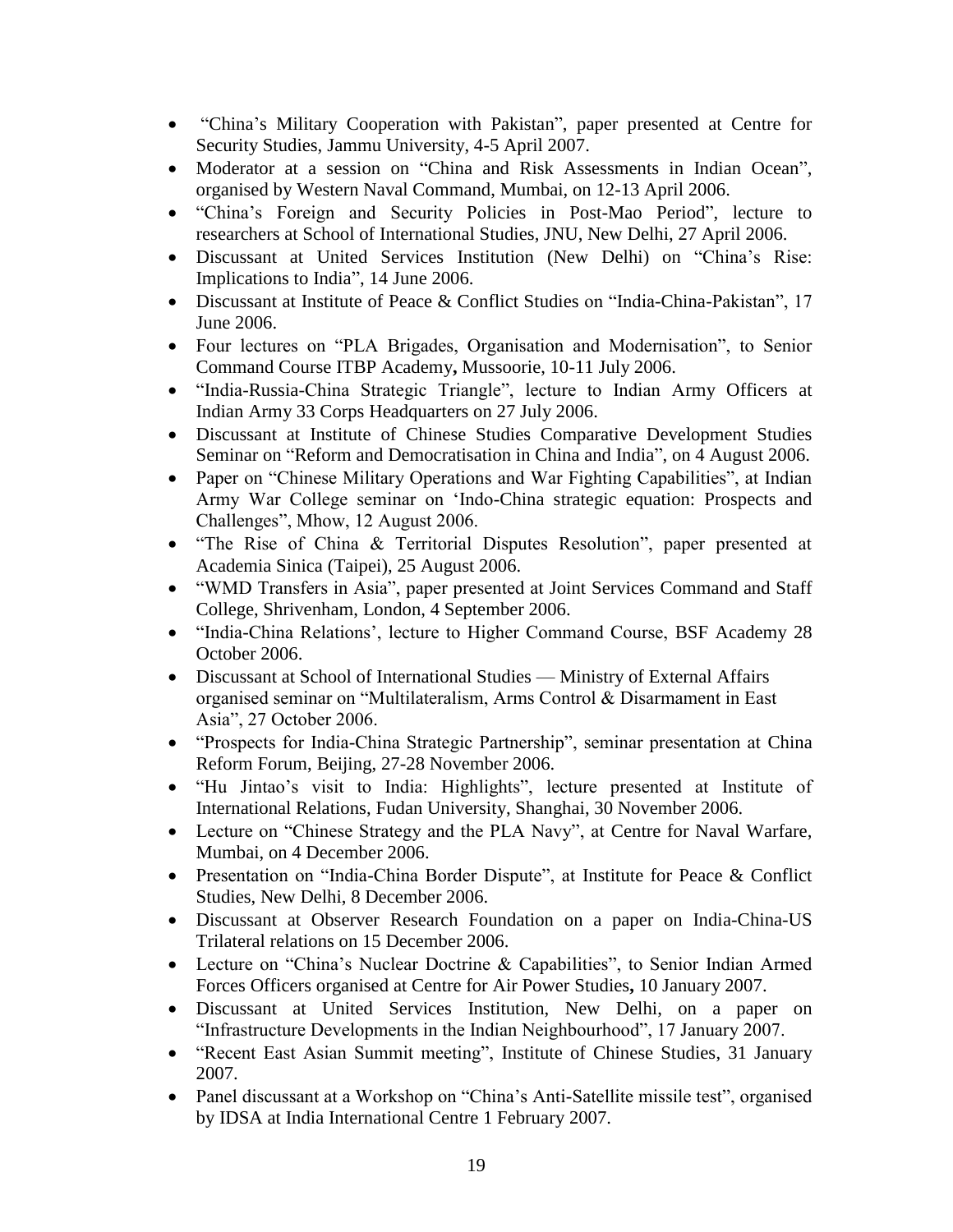- "India's China Policy" at a seminar on "India's Neighbourhood" organised by Pakistan Area Programme, SIS, JNU and ML Sondhi Institute of Asia-Pacific Affairs at India International Centre 17 February 2007.
- Discussant at a paper on "China's Defence Policy" organised by Centre for Air Power Studies, 20 February 2007.
- A series of six lectures on China's Military modernisation, Tibet, India-China relations to Senior ITBP Officers, ITBP Academy 14-15 March 2007.
- Presentation on "China's Regional Military Outreach: The PLA Navy, Air Force Modernisation", at Brookings-IPCS Dialogue on China, Neemrana Fort Palace 19-22 March 2007.
- ―Mao Zedong's Military Ideas‖, paper presented at Iceland conference (*in absentia*), November 2006.
- ―India-China Relations and East Asian Security: Aspects of Resources Management". Paper presented at CEAS, SIS, JNU organised international seminar on "Changing Dynamics of East Asian Community: Role of Japan and India‖, 21-22 November 2006.
- ―Chinese Missile Modernisation‖, paper presented at an international seminar organised by Observer Researcher Foundation–Rosa Luxemburg Foundation, Germany, at New Delhi on 23-24 November 2006.
- ―China's Perceptions of Asia‖, paper presented at an international seminar organised by Centre for Indian Ocean Studies, Hyderabad, 12-13 February 2007.
- ―Perspectives on Rise of China‖, paper presented at The National Institute for Defense Studies, Tokyo, 1 March 2007.
- ―Strategic Cooperation between India-Russia-China‖, paper presented at The National Institute for Defense Studies, Tokyo 2 March 2007.
- "China's Military Modernisation: An Indian Perspective", paper presented at Centre for Advanced Strategic Studies, Pune, 21 March 2007.
- ―China's Interactions with South Asia: New Beginnings, paper presented at an international conference organised by Centre for SAARC Studies, Visakhapatnam, 29-31 March 2007.

#### **Media Communications**

- ―Good Borders, Good Neighbours‖ *Deccan Herald* 10 April 2006 at [http://www.deccanherald.com/deccanherald/apr102006/editpage175151200649.as](http://www.deccanherald.com/deccanherald/apr102006/editpage175151200649.asp) [p](http://www.deccanherald.com/deccanherald/apr102006/editpage175151200649.asp)
- "Hu Jintao's visit to the United States: Uneasy Partnership", IDSA Strategic Comments 9 May 2006 at <http://www.idsa.in/publications/stratcomments/SrikanthKondapalli090506.htm>
- 'Pranab's defence diplomacy', Rediff. Com 6 June 2006 at <http://in.rediff.com/news/2006/jun/06guest.htm>
- ‗Going beyond handshakes', *Deccan Herald* 7 June 2006 at <http://www.deccanherald.com/deccanherald/jun72006/editpage14751200666.asp
- ‗Shifting Sands of Shanghai', *Deccan Herald* 20 June 2006 at <http://www.deccanherald.com/deccanherald/jun202006/editpage182502006619. as>
- 'A Himalayan business pass' at Rediff.com special articles on 21 June 2006 at <http://specials.rediff.com/news/2006/jun/21sld1.htm>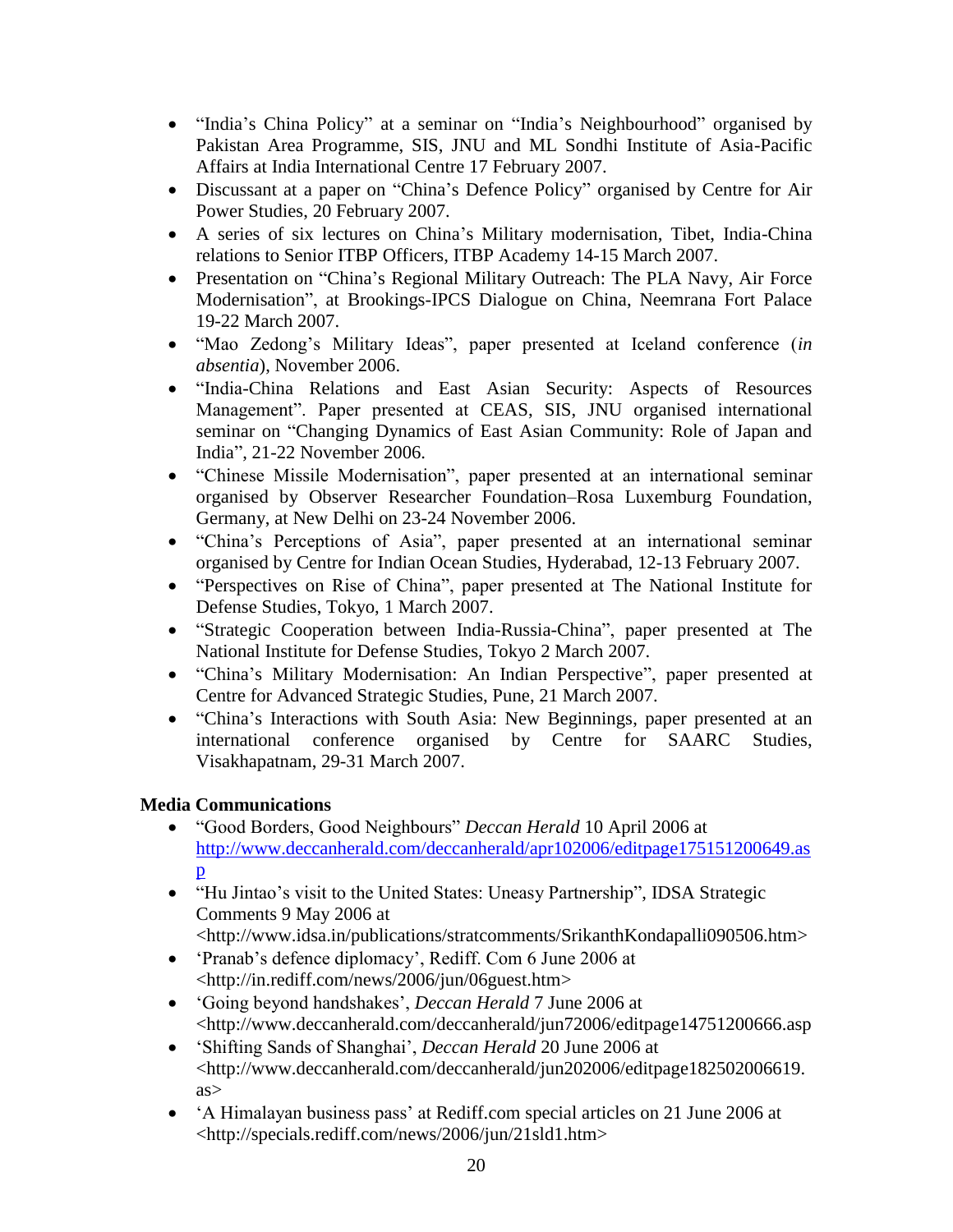- The golden line to Lhasa', Rediff.com 3 August 2006 at <http://specials.rediff.com/news/2006/aug/03sld01.htm>
- ‗China homes in on Tibet with modern infrastructure', *Times of India* 4 July 2006 at <http://exclusives.indiatimes.com/articleshow/1705496.cms>
- 'Let the Koreans decide themselves', *Deccan Herald* 13 October 2006 at <http://www.deccanherald.com/deccanherald/oct132006/editpage1613562006101 2.asp>
- ‗Tactical or Strategic Ties', *Deccan Herald,* 20 November 2006 at <http://www.deccanherald.com/deccanherald/Nov212006/update1644192006112  $1.$ asp  $>$
- ‗Civilian Nuclear Cooperation with China', *Economic Times* 29 November 2006.
- 'China's satellite killer: Should India worry?', Rediff.com, 24 January 2007 at <http://in.rediff.com/news/2007/jan/24guest.htm>

#### **Sabaree Mitra**

#### **Reports/Papers/Articles**

- "A Brief History of Chinese *Huaju*: A Sociopolitical Perspective", *JSL* (Journal of School of Languages), Autumn 2006 (Special Issue on Theatre/Performance), pp. 119-128.
- ―Sociology of Culture in Contemporary China‖, paper presented in *International Conference on Contemporary China Studies* in University of Hong Kong on 5 January 2007; and available at [www.hku.hk/china/conference.html.](http://www.hku.hk/china/conference.html)

#### **Lectures/Seminars/Talks**

- "Yindu xuezhe yanzhong de zhongguo wenxue" (Chinese Literature in the Eyes of an Indian Scholar), Inter-cultural Dialogue Series, Dalian University, Dalian, PRC, 15 November 2006.
- "Ershi shiji mo yindu nu zuojia de yingyu xiaoshuo" (Englsih Writings of Indian Women Writers at the End of 20<sup>th</sup> Century), Chinese Department Wuhan University, Wuhan, PRC, 15 December 2006.
- ―Sociology of Culture in Contemporary China‖, International Conference on Contemporary China Studies, University of Hong Kong, Hong Kong, 5-6 January 2007.
- "Yindu ershi shiji yingyu nuzuojia" (Indian English Women Writers in  $20<sup>th</sup>$ Century), Shenzhen University, Shenzhen, PRC, 10 January 2007.
- "Yindu xingbie wenhua yu wenxue: Bijiao wenxue guandian" (Gender, Culture and Literature in India: A Comparative Literature Perspective), Chinese Department, Xiamen University, Xiamen, PRC, 15 March 2007.
- "Yindu xingbie wenhua yu wenxue" (India's Gender, Culture and Literature), at Women's Studies Centre, Peking University, Peking, PRC, 23 March 2007.

#### **Sanjeev Kumar**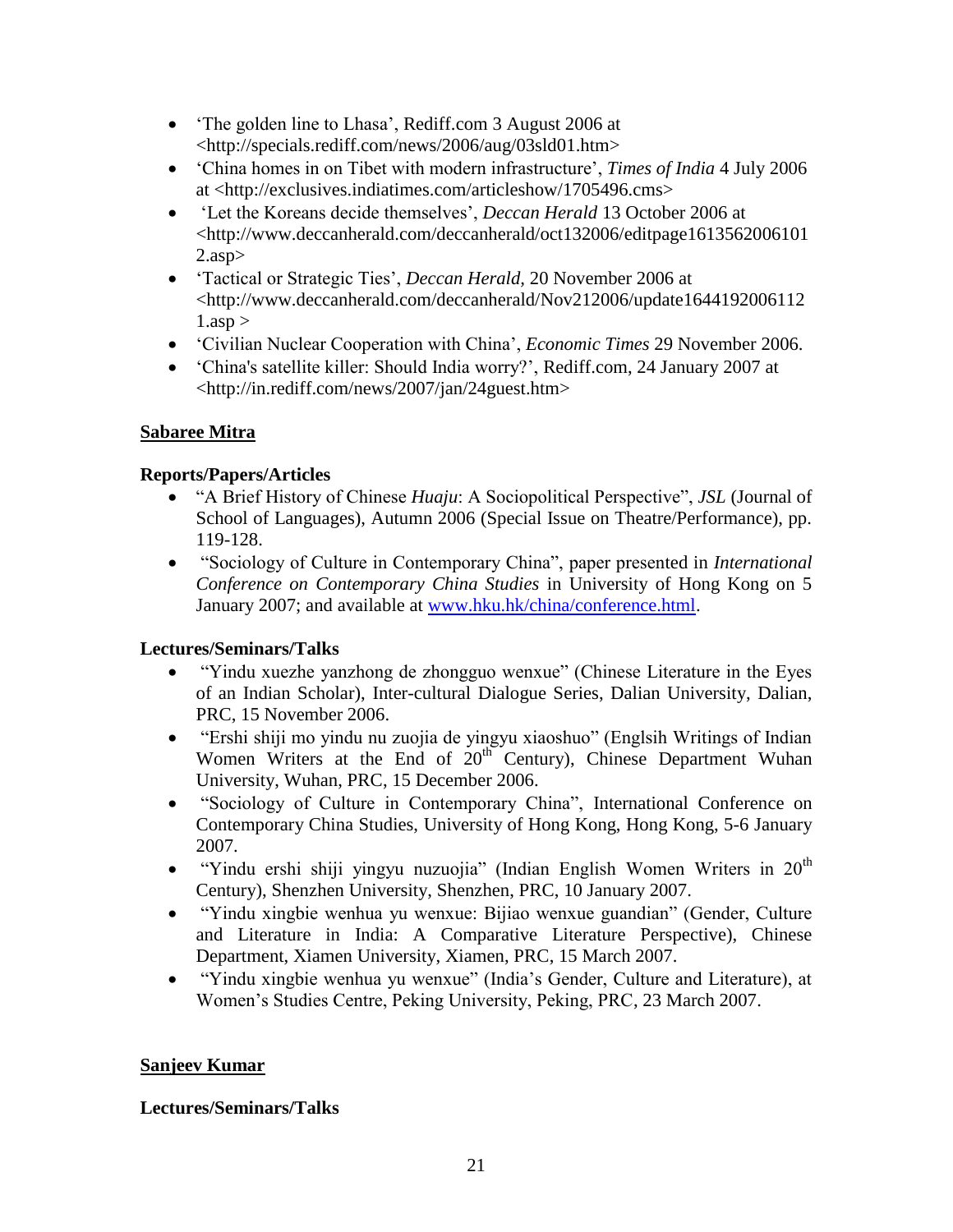- **Presented a paper on "Township and Village Enterprises in China: Interpreting its** Significance in Rural China" at the National Seminar on "Reforms and Democratization: Challenges of Governance in China and India", 4-5 August 2006 (in absentia).
- **Presented a paper on "Economic Reforms and Rural Challenge in India and** China" at Anhui Academy of Social Sciences, Hefei, Anhui, on 13 September 2006.
- **Presented a paper on "China's Quest for Building a New Socialist Countryside" at** 8<sup>th</sup> European Conference on "Agriculture and Rural and Development in China" held in Yiwu City, Zhejiang, China on 2 September 2006.
- Participated in Conference on "Social Change in China and India" at Beijing on 16-17 May 2006, organized by the Chinese Academy of Social Sciences, Beijing and Indian Council for Social Science Research, New Delhi.
- Assisted University Grants Commission (New Delhi) in organizing Seminar on "Higher Education for Growth and Equity: India-China Experience" an activity under the India-China Friendship year.

#### **Media Communications**

• "Rural Enterprises studies under Microscope", *China Daily* (Beijing) 5 November 2006, p.9, reproduced by other Chinese newspapers and government website of Zhejiang province http:// www. zhejiang. gov.cn/ gb/ zjnew/ node428/ node510/ userobjectlai7974.html.

#### **Manoranjan Mohanty**

#### **Books**

- Co-edited with Richard Baum, Rong Ma and George Mathew, *Grassroots Democracy in India and China*. New Delhi: Sage Publications, 2007. (Released in New Delhi by Pachayati Raj Minister Mani Shankar Aiyer on 21 January 2007).
- "India, China and Resurgence of Asia", *BFA Journal of Asian Studies*, Inaugural issue, vol.1. No.1 (April 2007)

- "Human Rights: Insights from the Asian Discourses". Symposium at the Seventh World Safety Congress, Durban, South Africa, 2 April 2006.
- ―Global Significance of India-China Relations‖. Paper at the Boao Forum for Asia, Hainan, China, 21 April 2006.
- "Understanding Democracy: Perspectives from India and China", Sun Yatsen University, Department of International Relations, Guangzhou, 24 April 2006.
- "Contemporary Democratic Theory: Indian, Chinese and Western Perspectives", Wuhan University of Science and Technology, School of Humanities, 26 April 2006.
- "Alternative Discourses on Globalization in India and China", Nanjing University, Department of Sociology, 28 April 2006.
- "The Success Trap in China: Lessons for India", ICS Seminar on "Globalization" and Democratization in China and India", 4 August 2006.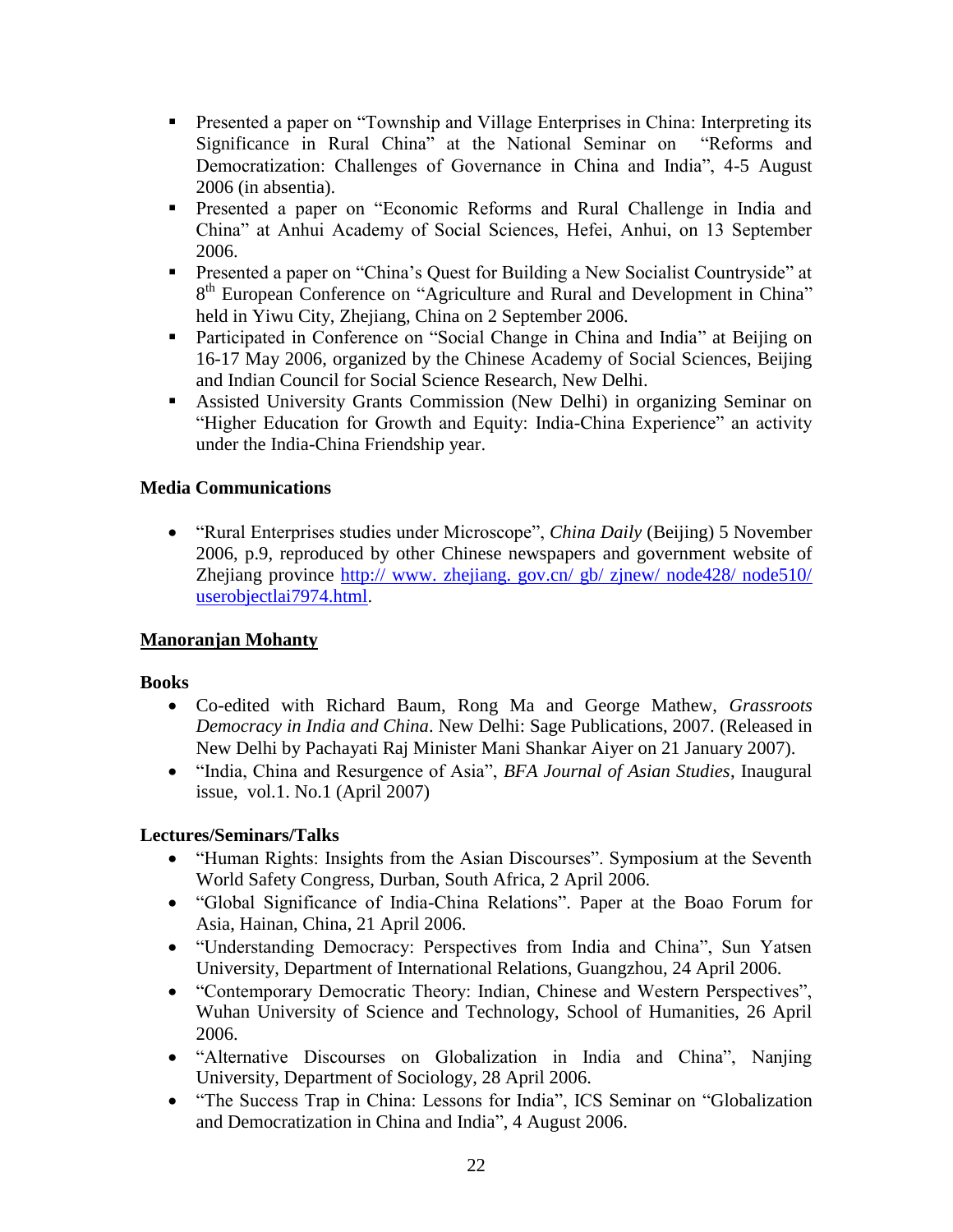- "Agrarian Crisis in India and China". DCRC, University of Delhi, 22 August 2006.
- "Globalization and Developing Countries", Key-note address at the Teachers' Workshop, Maitreyi college, University of Delhi, 1 September 2006.
- ―China's Reforms and World Development Theory, Second World Congress on China Studies, Shanghai Academy of Social Sciences, 21 September 2006.
- "Emerging Discourses on Human Security", Key-note address at the National Seminar on Human Security in Northeast India, Gauhati University, Guwahati, 17 November 2006.
- "India-China Relations in Global Perspective", India-China Institute, New School of Social Research Fellows Seminar in IIC, New Delhi, 26 November 2006.
- "The Debate on Special Economic Zones: Lessons from China", Lohia Academy, Bhubaneswar, 14 October 2006.
- "The Tide has Turned: Violence of Globalization has been Challenged", Key-note address at the Indo-Australian seminar on "Challenges of Globalisation", University of Hyderabad, 7 November 2006.
- "Globalisation and Self-determination: Alternative Discourses in Asia", ICS Seminar on "Lines of Convergence in the Modernisation of India, China and Japan", 14 November 2006.
- ―Values and Higher Education in Creative Society‖, India-China Seminar on "Higher Education for Growth and Equity", University Grants Commission, New Delhi, 21 January 2007.
- "Changing Terms of Discourse on the Third World", National Seminar, Academy of Third World Studies, Jamia Milia University, 22 January 2007.
- "China's Reforms: An Assessment from the Human Rights Perspective", University of Hyderabad, 5 February 2006.

#### **Sriram Natrajan**

#### **Reports/Papers/Articles**

• "Inter-provincial Disparities in Rural 'People's Livelihood' in China: An Empirical Assessment (1980-2004)‖. *China Report*, vol . 43, no. 3 (2006).

#### **Arvinder Singh**

#### **Reports/Papers/Articles**

• "Labor Mobility in China and India: The Role of *Hukou*, Caste and Community", *In* Jahangir Aziz. *et al*. (eds.), *China and India: Learning from Each Other*  (Washington: International Monetary Fund, September 2006), pp. 241-61.

- Participated in the Annual Meeting and Conference of the Boao Forum for Asia, Hainan, China, 22-24 April 2006.
- "Nothing like the Home Market: China's Far West, New Countryside and Alternative Growth Strategies", Paper presented at the Workshop on Reforms and Democratization: Challenges of Governance in India and China, Institute of Chinese Studies, CSDS, Delhi, 4-5 August, 2006.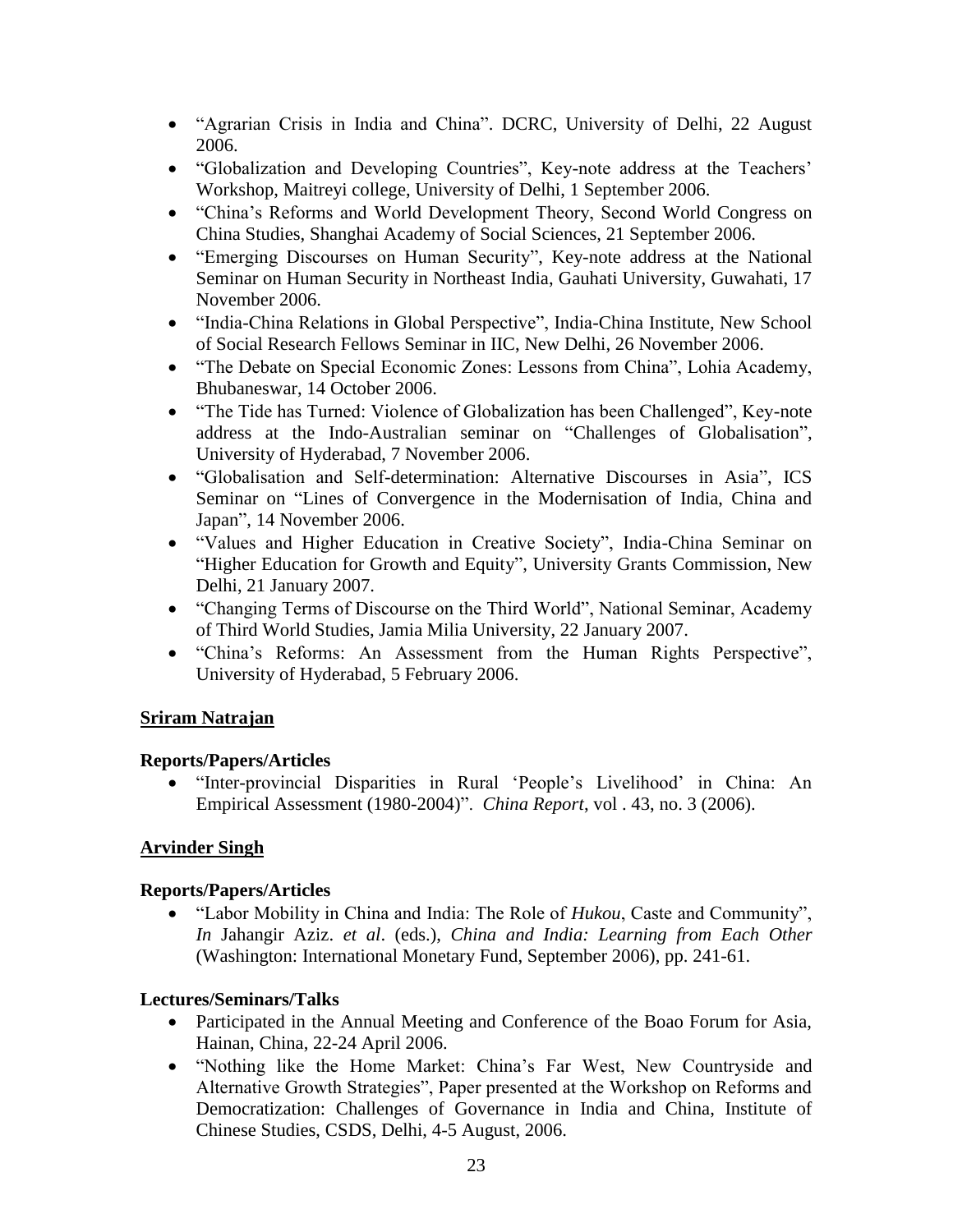- Led a discussion on "The State of Sub-regional Asian Cooperation" on the occasion of the visit of Mr. Xu Rongkai, Governor of Yunnan, P.R. China, Institute of Chinese Studies, CSDS, Delhi, 18 September 2006.
- "Shaping up the New Countrysides: Mutual Concerns", Paper presented at the Sixth Russia-China-India Academic Trilateral Conference, Indian Council of World Affairs, Sapru House, New Delhi, 2-4 November, 2006.

#### **Media Communications**

- "China and India to Resume Border Trade", Interview, People in the Know, China Radio International, 21 June 2006.
- ―Sikh Scholar Discovers Road Less Traveled‖, *China Daily*, 21 November 2006.
- "Hu's India Tour to Boost Ties", Interview, People in the Know, China Radio International, 21 November 2006.

#### **Kishan S. Rana**

#### **Books**

 *Asian Diplomacy*: *The Foreign Ministries of China, India, Japan, Singapore and Thailand* (Diplo Foundation, in press).

#### **Tan Chung**

#### **Books**

- *Wenming toujing kan wanhuatong shijie* (The kaleidoscopic world viewed through the civilizational prism), 2006, Taipei. The Hai-hsia hsueh-shu ch'u-panshe (Academic Press of the Taiwan Strait).
- (Ed.) *Zhong-Yin datong: Lixiang yu shixian* (CHINDIA: Idealism and Realization), 2007, Yinchuan; Ninjia People's Publishing House.

#### **Reports/Papers/Articles**

 ―CHINDIA *Zhong-Yin datong: Lixiang yu Shixian" (*CHINDIA: Idealism and Realization), in *Shenzhen Universtiy Journal (Humanities and Social Sciences),*  No. 105 (No.3, 2007), pp. 8-10.

- Attended the "Second World Forum in China Studies", at Shanghai, China, and presented a paper on "China's Long March Towards A Harmonious World: Win-Win Interface between Civilizations of China and India", 20-22 September 2006.
- Attended the "Beijing Forum 2006" in Beijing, China, and presented a paper on ―Where from the Secret of Expression of Chinese Civilization? Historical Operation of 'Chindia' in Mining the Spiritual and Material Cultures in China". 27-29 October 2006.
- Attended the International Symposium on "Nalanda: Buddhist Cultural links between Eastern and Southern Asia" in Singapore and presented a paper on "China's Historical Tryst with Buddhism", 13 November 2006.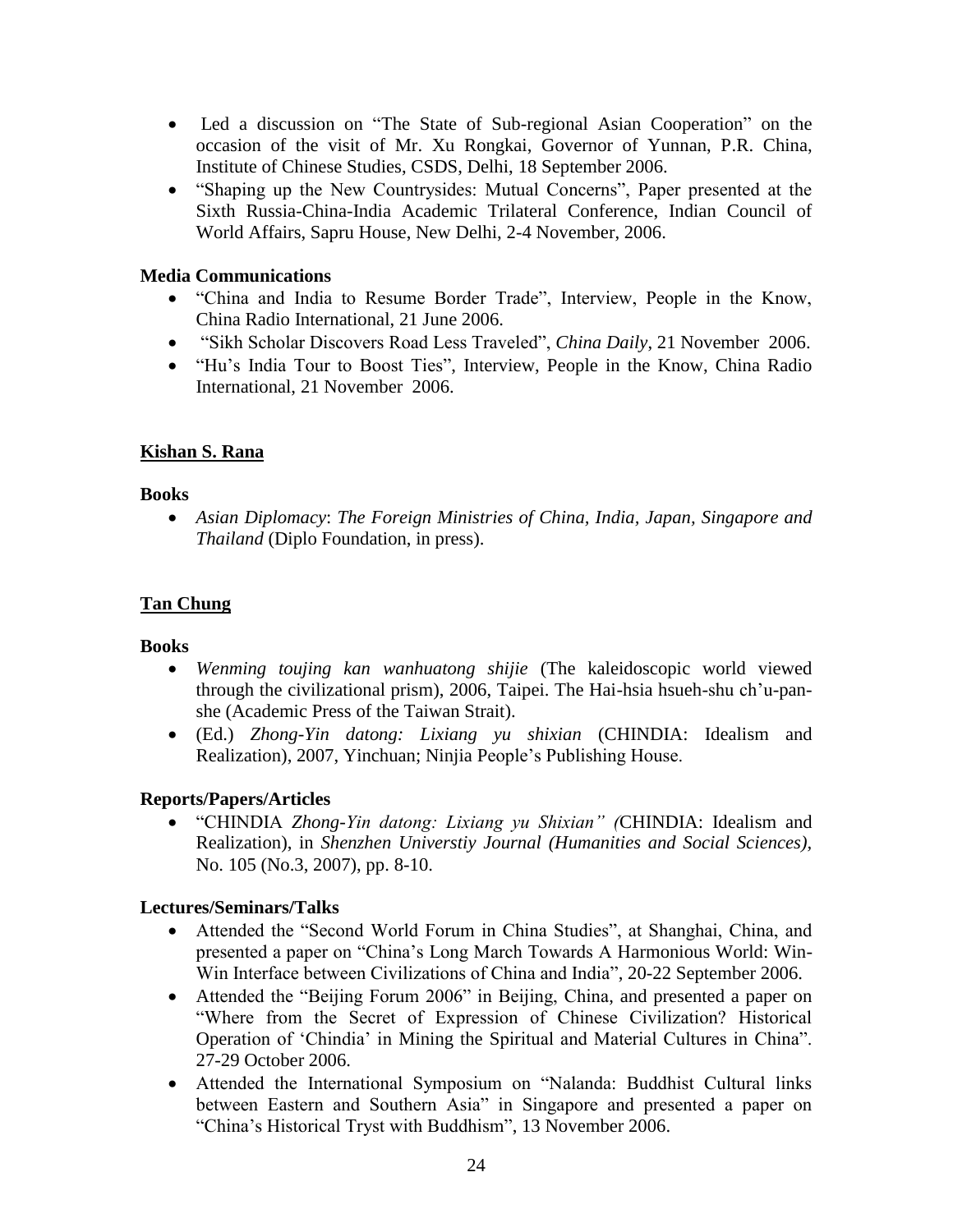- Gave a talk on "Chindia" at Fudan University, Shanghai, 21 September 2006.
- Gave three talks at Peking University on "China and India", 31 October 2 November 2006.
- Gave two talks in Singapore jointly with Huang-I-shu on "India and China", 14-15 November 2006.
- Attended the joint session of "International Seminar on Sino-Indian Relations", 25 April 2006.

#### **Media Communications**

 Numerous articles in Chinese language newspapers and magazines in Singapore, Hong Kong, Taipei, Beijing and Shanghai.

#### **Brij Tankha**

#### **Books**

- *Narratives of Asia from India, Japan and China,* written by Prof. Brij Tankha and Dr. Madhavi Thampi, was published by Sampark, New Delhi, 2006.
- (Edited), *Shadows of the Past: Of Okakura Tenshin and Pan-Asianism* (Sampark, Kolkatta, 2007).
- Guest Editor, *Envisioning Asia, A Symposium on Changing Relations between India, China and Japan*, *Seminar*, May 2007.

#### **Reports/Papers/Articles**

- ―Genealogies of Asia‖. *In* Brij Tankha (ed.), *Envisioning Asia. Seminar* (May 2007): 14-23.
- "The Nationalist Movement in Indo-China". *In* National Council for Educational Research and Training, New Delhi, 2007.
- ―Paths to Modernisation‖. *In, Themes in World History*, Textbook in History for Class XI. National Council for Educational Research and Training, New Delhi, 2006.

#### **Lectures/Seminars/Talks**

- "Clothes and Politics". Tsinghua University, East Asia Culture Seminar, 12 January 2007.
- "Chinese Studies in India: Changing Paradigms". Review of Chinese Studies in Asia, Centre for Chinese Studies Abroad, Chinese Academy of Social Sciences, January 13-14, 2007.
- Organised international conference, "Lines of Convergence: India-China-Japan and the Future of Asia", 13-14 December 2006. East Asia Programme, Institute of Chinese Studies, CSDS, New Delhi, India.
- Organized a National Conference on

#### **Madhavi Thampi**

**Books**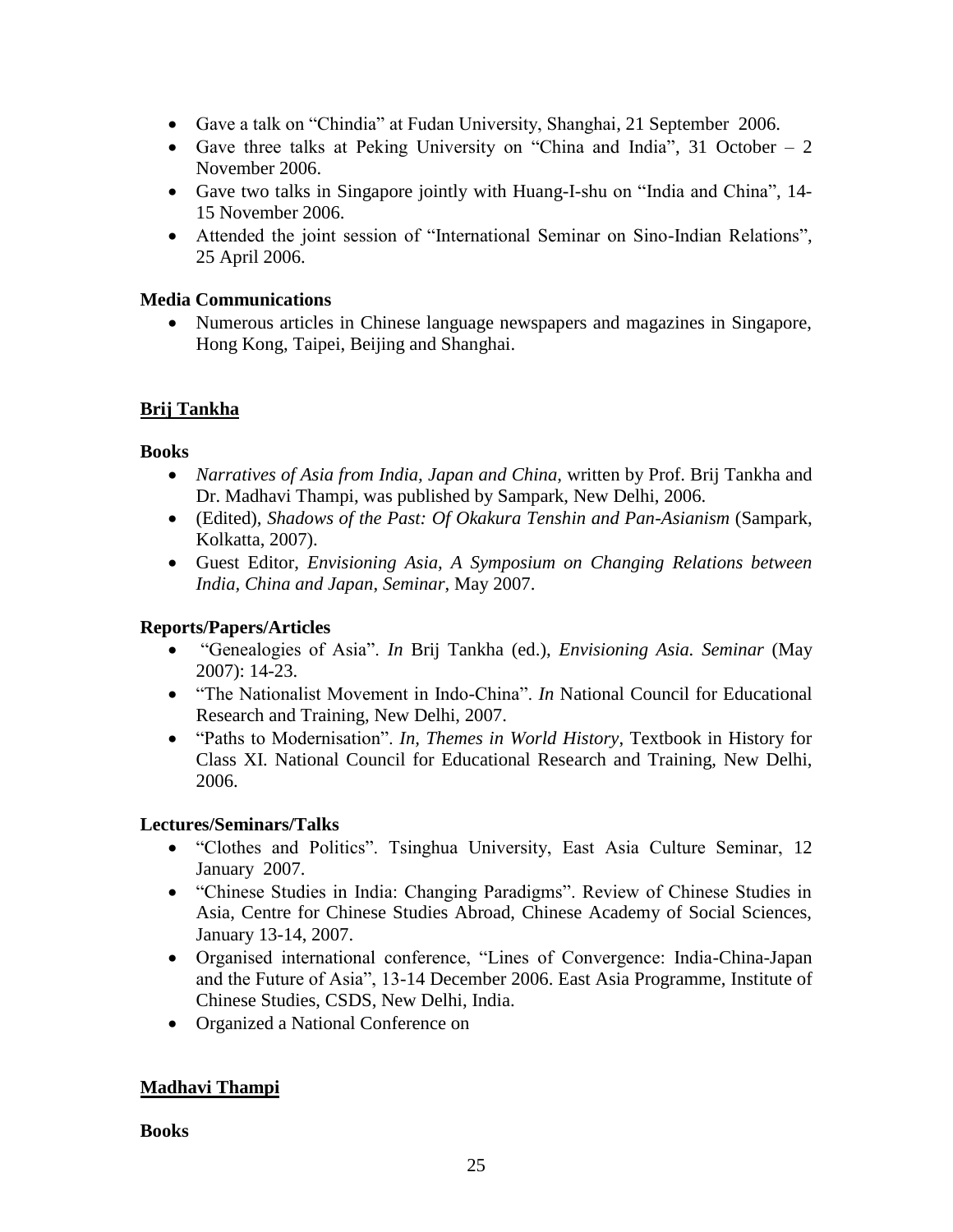*Narratives of Asia from India, Japan and China,* written by Prof. Brij Tankha and Dr. Madhavi Thampi, was published by Sampark, New Delhi, 2006.

#### **Lectures/ Seminars/Talks**

- Presented a paper on "The Role of the China Trade in the Growth of Bombay" in the World Forum of China Studies, Shanghai, September 2006.
- Presented a talk on "The Opium War and the Making of Bombay" under the forum **SINOLOGUES** (Centre for Chinese and Southeast Asian Studies, JNU), November 2006.

#### **Patricia Uberoi**

#### **Books**

 (Co-edited with Rajni Palriwala) *Marriage, Migration and Gender* (Women and Migration in Asia Series, No. 5). Sage Publications, New Delhi (in press).

#### **Reports/Papers/Articles**

- **-** "Aspirational Weddings: The Bridal Magazine and the Canons of Decent Marriage‖. In *Consumerism and the New Middle Classes in India and China*  (provisional title), editors Peter van der Veer and Christophe Jaffrelot. Sage Publications, New Delhi (in press). Also published as IEG Discussion Paper No. 115/2007.
- (with Rajni Palriwala) "Exploring the Links: Gender Issues in Marriage and Migration‖. In *Marriage, Migration and Gender* (Editors, Rajni Palriwala and Patricia Uberoi), Sage Publications, New Delhi (in press).

- Participated in an international conference on "Building a scientific database for visual and audiovisual media<sup>n</sup>, organized by the Internationales Wissenschaftsforum, University of Heidelberg, Germany,  $22<sup>nd</sup>$  -24<sup>th</sup> May 2006. Presented a paper entitled "Chicks, Kids and Couples: Transnational Longings for Modernity" on the traffic of popular prints between India and China in the early twentieth century.
- **Guest of Honour, "Continuing the Great Conversations" Series, Manning Clark** House, Canberra,  $4<sup>th</sup>$  July 2006.
- **Participant, Public Symposium on "China's future diplomacy", Australian** National University, Canberra, 4<sup>th</sup> July 2006.
- **Participated in the National Seminar on "Reforms and Democratization:** Challenges of Governance in India and China" organized by ICS,  $4<sup>th</sup>-5<sup>th</sup>$  August 2006. Presented a paper (jointly with Prof. Tiplut Nongbri) on "Household" dynamics in a matrilineal milieu: Comparative perspectives".
- Inaugural and Concluding Remarks to the China-India-Russia Trilateral Academic Conference, at the Indian Council of World Affairs, Sapru House, 2-4 November 2006.
- Participant, Asian Scholarship Foundation, Alumni Meeting, Bali, Indonesia, 19- 20 November 2006.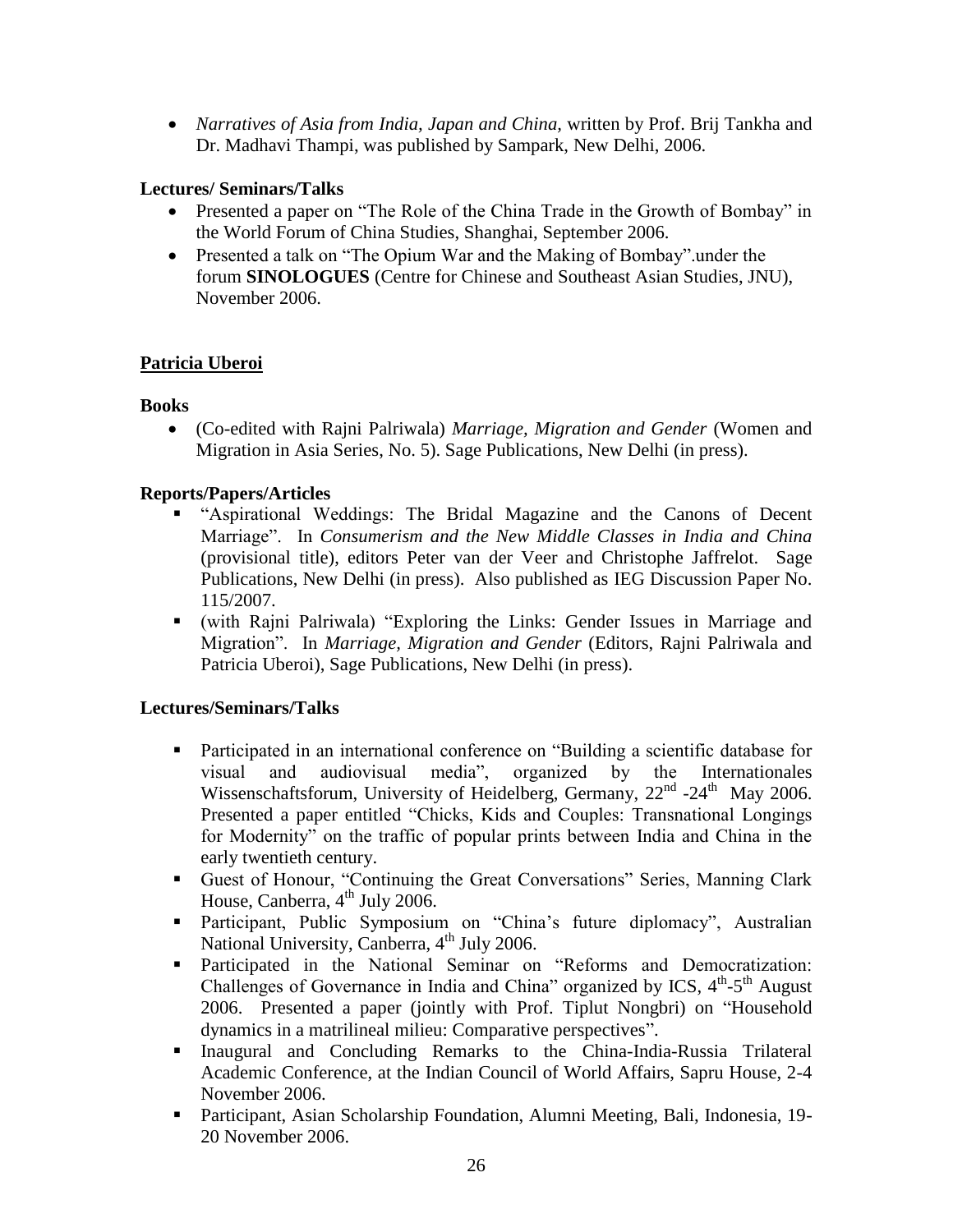- Discussant, Session on "Migration and Social Change", Institute of Chinese Studies and Sasakawa Peace Foundation International Conference on "Lines of Convergence: India-China-Japan and the Future of Asia", 13<sup>th</sup>-14th December 2006.
- Convenor, Lecture by Prof. David Shambaugh, "China Engages Asia: Implications for the Regional Order", organized by the Institute of Chinese Studies at the India International Centre, 19 December 2006.
- Co-convenor and Summing-up at the "Review of China Studies in India" Workshop, organized by the Institute of Chinese Studies, 20<sup>th</sup>-21<sup>st</sup> December 2006.
- **Participated in a Seminar on "India-China Border Trade: A Strategy for Frontier** Development", held under the auspices of the Indian Council for Social Science Research, Northeastern Centre, Gangtok 4–5 March 2007. Presented a paper on "Engagement with China in Multilateral Forums: Two Case Studies."
- Discussant, International Seminar on "Democracy, Citizenship and Belonging in the Himalayas‖ organized by the Centre for Human Sciences, Delhi, and Bielefeld University, Germany, India International Centre, 19-21 March 2007.
- **Presented the Keynote Paper on "Enhancing Co-operation among BCIM in** Relation to Scientific, Educational, Cultural, Academic and Social Exchanges", at the Seventh Forum on Regional Economic Cooperation between Bangladesh, China, India and Myanmar, organized by the Centre for Policy Dialogue, Dhaka, 31 March to 1 April 2007.

## **12. FACULTY AWARDS AND MEMBERSHIPS OF ACADEMIC/ADVISORY/EDITORIAL BOARDS**

#### **Alka Acharya**

- Member, India-China Eminent Persons Group, Government of India
- Member, National Security Advisory Group, Government of India
- Member, Joint Advisory Committee, ICSSR-NRCT (Indian Council of Social Science Research—National Research Council, Thailand)
- Editor, *China Report*

#### **Hemant Adlakha**

 Chairperson, Centre for Chinese and Southeast Asian Studies, School of Languages, Literature and Culture Studies, JNU

#### **Arjun Asrani**

- Member Govt.-appointed India Japan Study Group until June 2006
- **Member, Research Advisory Council of RIS from July 2006**
- **Member, Advisory Committee of Institute of Asian Studies, Hyderabad**
- Member, Promotion Committee of the Japan Year in India 2007, New Delhi

#### **Ravi Bhoothalingam**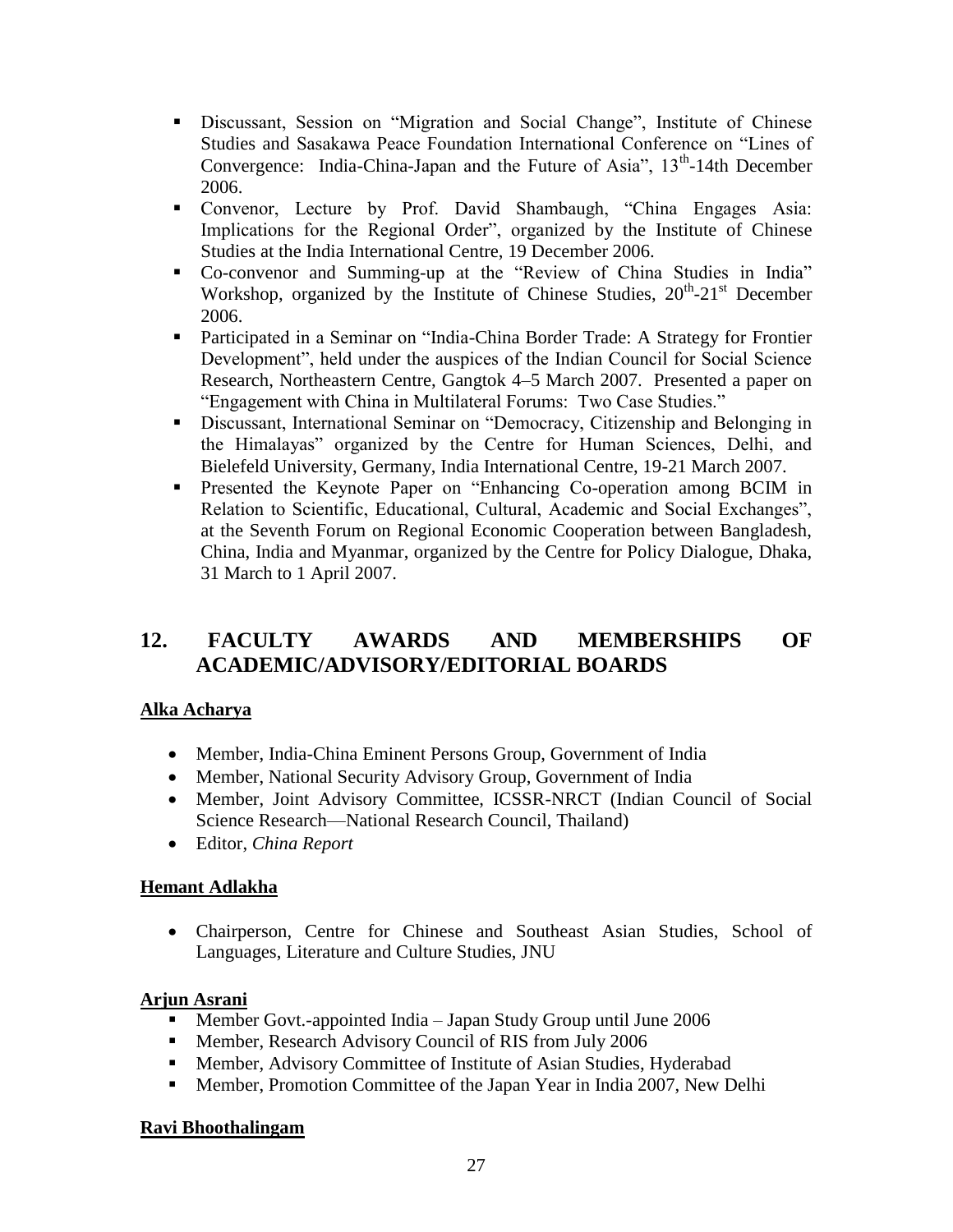Member of the Editorial Board of *World Affairs.*

#### **Sreemati Chakrabarti**

- Head, Department of East Asian Studies, University of Delhi from April 2005.
- Book Review Editor, *China Report*.

#### **G.P. Deshpande**

- Member, Editorial Board, *China Report*
- Distinguished Visiting Fellow, CSDS, from February 2007, delivering a series of lectures on "The World of Ideas in Modern Marathi"

#### **Srikanth Kondapalli**

- Honorary Associate, Centre of Chinese Studies, University of Stellenbosch, South Africa from October 2006.
- Guest Editor of *World Focus* (New Delhi), special issues on China in March 2006 and March 2007.

#### **Sanjeev Kumar**

- Awarded Asia Scholarship Foundation Fellowship, 2005-2006. Conducted field studies in Shanxi, Anhui and Zhejiang Provinces of China on a project entitled ―Rural Development through Rural Industrialization: Exploring the China Experience", January to October 2006.
- Visiting Fellow, Rural Development Institute, Chinese Academy of Social Sciences, Beijing January to October 2006.

#### **Mira Sinha Bhattacharjea**

**Member, India-China Eminent Persons Group.** 

#### **Kishan Rana**

- Chairman, CSCAP- India
- **Professor Emeritus, Foreign Service Institute, New Delhi**
- Senior Fellow DiploFoundation, Malta and Geneva

#### **C.V. Ranganathan**

■ Co-Chairperson, India-China Eminent Persons Group.

#### **Sabaree Mitra**

- Chairperson, Chinese language, literature and culture*,* School of Languages, Jawaharlal Nehru University.
- Asia Fellows Award by Asian Scholarship Foundation, Bangkok, to do research on "Activism of Chinese Women Writers during Reform and Globalization" in the Women's Studies Centre, Peking University, PRC, October 2006 to April 2007.

#### **Manoranjan Mohanty**

- Member, Organizing Committee of the UGC India-China Seminar, July 2006-January 2007.
- Member UGC Area Studies Committee, 2006–2007.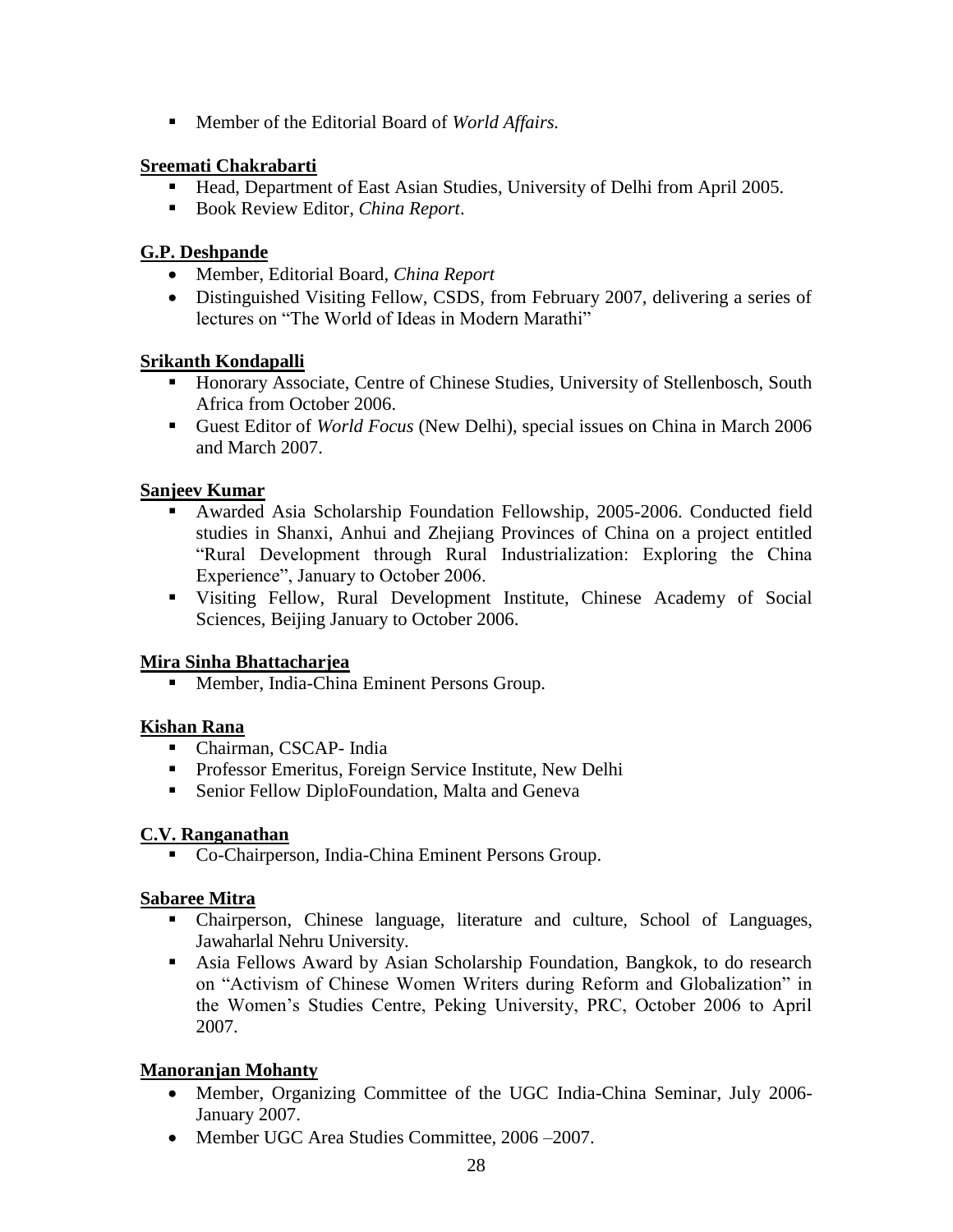- Member, External Review Committee, Asian Scholarship Foundation September .2006-March 2007.
- Visiting Professor, University of Hyderabad, February 2007.

#### **Madhavi Thampi**

- Co-convenor of Review of China Studies in India Workshop, 20-21 December 2006.
- Convenor of ICS Wednesday Seminar Series.
- Associate Editor of *China Report*.

#### **Patricia Uberoi**

- Co-Editor, *Contributions to Indian Sociology* (till December 2006)
- Member, Editorial Board, *Contributions to Indian Sociology*
- Member, Editorial Board, *Indian Journal of Gender Studies*
- Member, Editorial Board, *South Asia*
- Member, Editorial Board, *Ethnos*
- Member, Editorial Board, *China Report*
- General Editor, Institute of Chinese Studies, Occasional Studies Series
- Member, Excecutive Committee, Centre for Women's Development Studies Member, Advisory Committee, Developing Countries Research Centre, University of Delhi
- **Member, Publications Committee, Indian Council for Social Science Research**
- Member, Library Committee, India International Centre
- Member, Board of Directors and Member, Board Management Committee, Asia Scholarship Foundation, Bangkok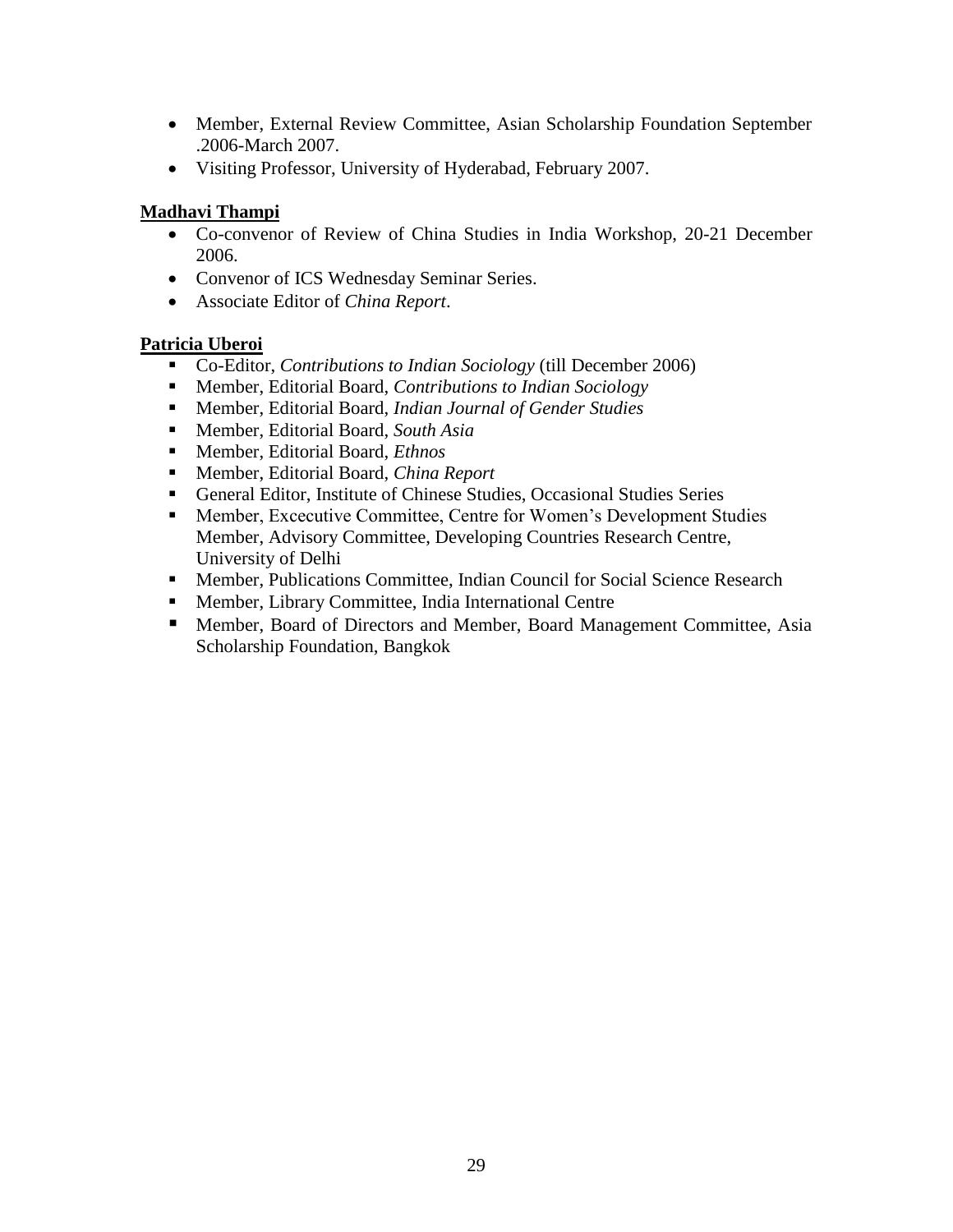#### **Annexure 1**

#### **ICS Wednesday Seminars 1 April 2006 - 31 March 2007**

- 1. Prof. Quan Heng from The Institute of Economy, Shanghai Academy of Social Sciences: "China's Economy and Reform Today", 19 April 2006.
- 2. Dr. Udai Bhanu Singh, I.D.S.A.: "'India-Myanmar Relations: Opportunities and Challenges", 26 April 2006.
- 3. Dr. S.N. Yadav, ICS: "Shanghai Five -- Issues, Achievements and Prospects", 3 May 2006.
- 4. Mr. M. V. Rappai, ICS: "Hu Jintao's Recent Visit to the U.S. & Africa", 10 May 2006.
- 5. Dr. Liu Fu-Kuo, Research Fellow, Institute of International Relations, National Chengchi University, Taiwan: "An Assessment of China's Development in the Next Ten Years and its Implication for the Neighbouring Countries", 17 May 2006.
- 6. Prof. Manoranjan Mohanty, ICS: "Debate on Rural Policies in China Today", 19 July 2006.
- 7. Prof. Mahendra P. Lama, Jawaharlal Nehru University: "Nathu La Trade Route: The Way Ahead", 9 August 2006.
- 8. Dr. Eric Teo, Singapore Institute of International Studies: "The United States' Changing Perception of the China Threat", 23 August 2006.
- 9. Prof. N.S. Siddharthan, Institute of Economic Growth, and Dr. M.L. Lakhera, IES (rtd) and formerly Visiting Fellow of Economics, Nagoya University: ―Foreign Direct Investment and Location Advantages: Japanese Perceptions of India Compared to China & ASEAN", 6 September 2006.
- 10. Dr. Dev Nathan, Visiting Fellow, Institute of Human Development: "Economic Changes in North Korea: Impressions from a Recent Visit", 13 September 2006.
- 11. Prof. Arup Mitra, Institute of Economic Growth: "Labour Market Changes" and Living Standards: A Study of Homeless Population in Japan", 20 September 2006.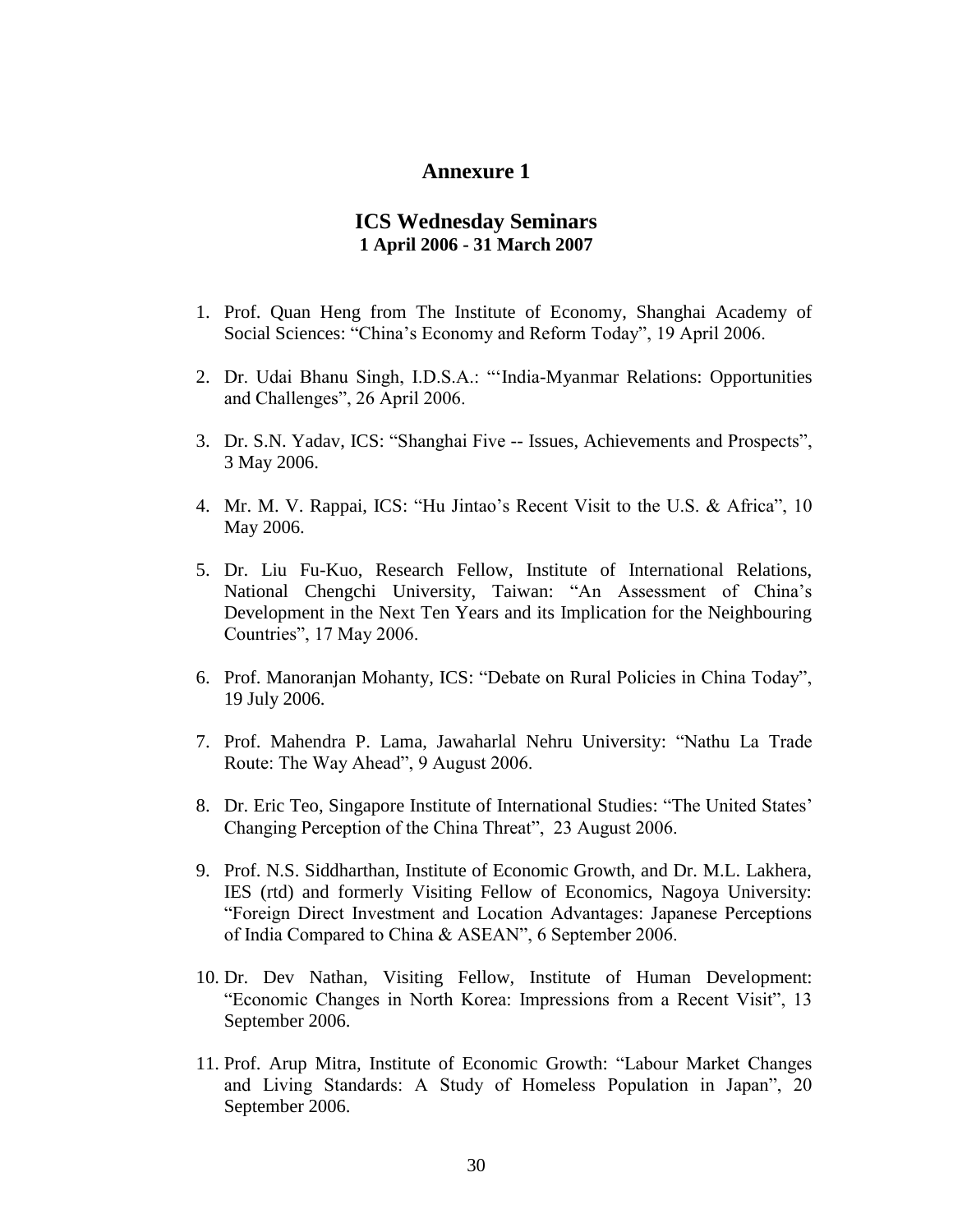- 12. Prof. Manoranjan Mohanty and Dr. Madhavi Thampi: "The  $2^{nd}$  World Forum of China Studies, Shanghai, A Report", 11 October, 2006.
- 13. Dr. Anita Sharma, University of Delhi, "Engaged Buddhism in Contemporary Taiwan", 18 October 2006.
- 14. Prof. Charan Wadhwa, Visiting Professor, Indian Institute of Management, Ahmedabad: "Management of Rising Power by China and India in the Twenty first Century and Scope for their Strategic Cooperation", 8 November 2006.
- 15. Mr. Ravi Bhoothalingam, Chief Executive, Manas Advisory: "The Future of Tibet? A Report on the First International China Tibet Culture Forum", 15 November 2006.
- 16. Prof. Amita Singh, Centre for Law and Governance, Jawaharlal Nehru University: "Interrogating SEZs as a Model of Sustainable Reform in India and China", 22 November 2006.
- 17. Prof. Manoranjan Mohanty, Co-chairperson, Institute of Chinese Studies, ―Discussion on the Recent Visit of Mr. Hu Jintao, President of the People's Republic of China", 29 November 2006.
- 18. Dr. Siddharth Vardharajan, *The Hindu*: "The Trilateral and the New Security Architecture in Asia", 6 December 2006.
- 19. Mr. M. V. Rappai, Visiting Fellow, Institute of Chinese Studies, "Harmonious Society: The New Thinking", 17 January 2006.
- 20. Mr. Rajendran, Kairali TV, and Dr. Srikanth Kondapalli, Jawaharlal Nehru University: "The Recent ASEAN Summit at Cebu", 31 January 2007.
- 21. Brig. Gurmeet Kanwal: "India-China Territorial Dispute and Impact of PLAs Modernisation", 7 February 2007.
- 22. Dr. Jitendra Uttam, Centre for East Asian Studies, Jawaharlal Nehru University: "Korean's Post-Industrial Transformation", 14 February 2007.
- 23. Dr. Anurag Mohanty, "China's New Long March", 21 February 2007.
- 24. Prof. Surinder Aggarwal, Department of Geography, University of Delhi: "The Growth of SEZs in China and Lessons for India", 28 February, 2007.
- 25. Dr. Hemant Adlakha, Jawaharlal Nehru University: "Hallyu: Globalisation, Culture and the Korean Wave",  $7<sup>th</sup>$  March 2007.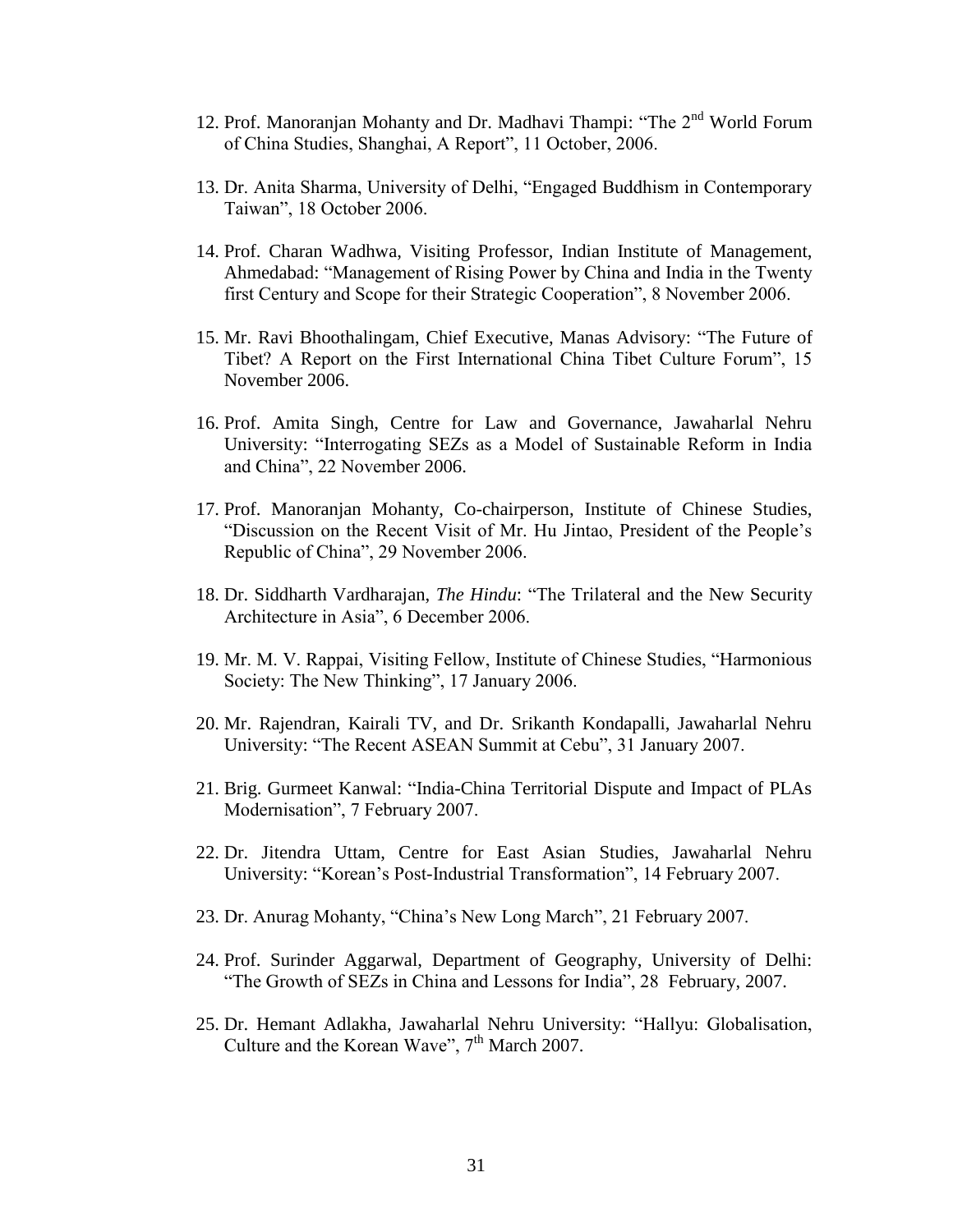#### **Annexure 2**

#### *China Report* Contents

#### **Volume 42 Number 2 (April-June 2006)**

#### **India China Civilisational Dialogue**

| Geng Yinzeng | Deep Footprints of Odyssey: Chinese Sources of    |
|--------------|---------------------------------------------------|
|              | India China Civilisational Dialogue               |
| Tan Chung    | Sino-Indian Cultural Synergy: Twenty Centuries of |
|              | Civilisational Dialogue                           |

#### **ARTICLES**

| B.R. Deepak      | Sino-Pak 'Entente Cordiale' and India:        |
|------------------|-----------------------------------------------|
|                  | A Look into the Past and Future               |
| M. Venkataraman  | Taiwan and the South China Sea in Sino-ASEAN  |
|                  | <b>Relations-An Overview</b>                  |
| Anindya Batabyal | Balancing China in Asia: A Realist Assessment |
|                  | Of India's Look East Strategy                 |

#### **COMMENTS**

Jagannath Prasad Panda ‗China's Position on International Terrorism: A Survey of Government Releases and Papers

#### **BOOK REVIEWS**

| Ravni Thakur   | India and China: Twenty Centuries of Civilisational             |
|----------------|-----------------------------------------------------------------|
|                | <i>Interaction and Vibrations</i> by Tan Chung and Geng Yinzeng |
| Kailash Mathur | Literature and Politics in $20^{th}$ Century China:             |
|                | <i>Issues and Themes by Sabaree Mitra</i>                       |

#### **DOCUMENTS**

White Paper on China's Peaceful Development Road

#### **Volume 42 Number 3 (July-September 2006)**

#### **ARTICLES**

| Sriram Natrajan | Inter-provincial Disparities in Rural 'People's Livelihood' |
|-----------------|-------------------------------------------------------------|
|                 | in China: An Empirical Assessment (1980-2004)               |
| Jitendra Uttam  | Korea's new Techno-Scientific State:                        |
|                 | Mapping a Strategic Change in the 'Development State        |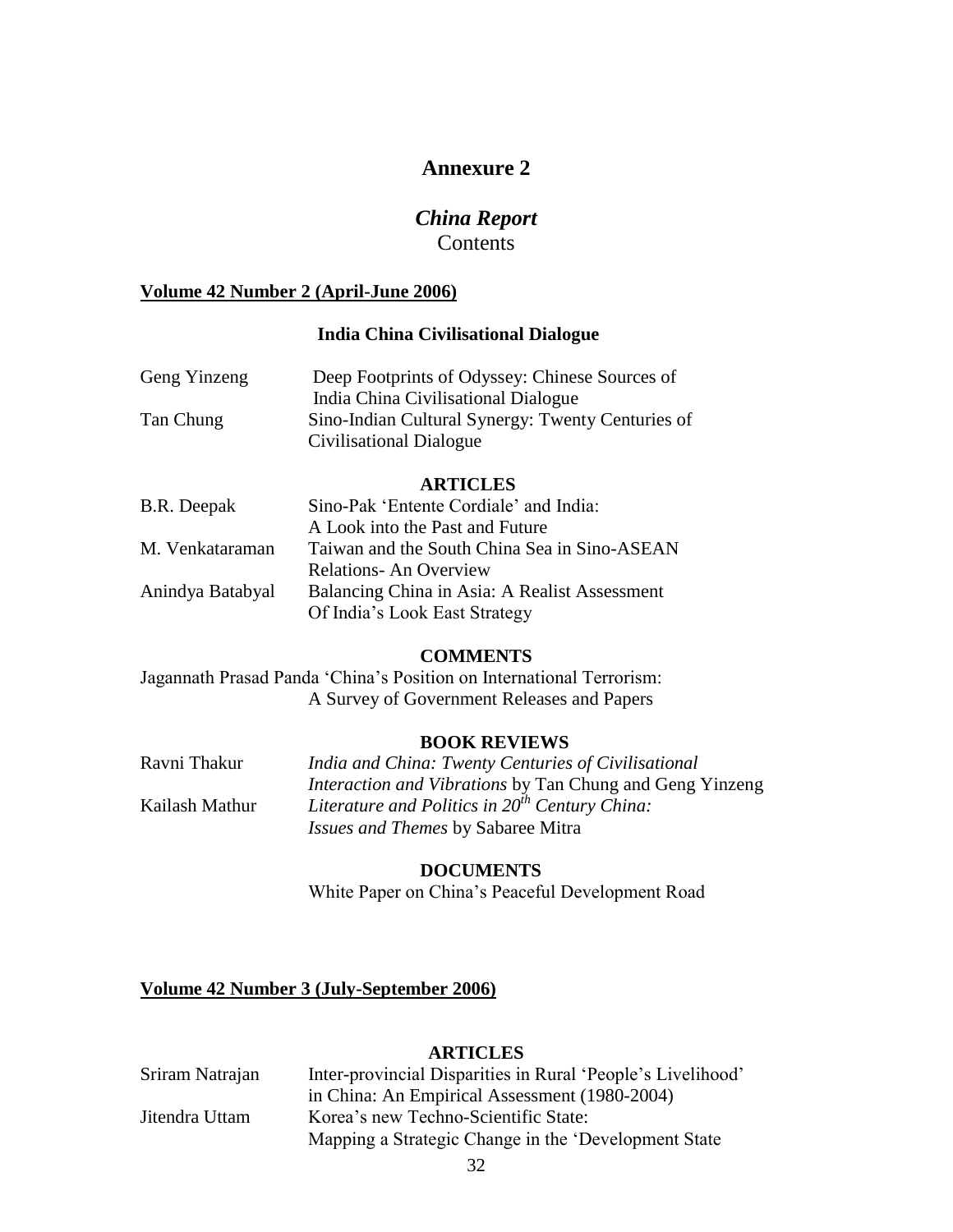| Shen Hongfang                 | The Building of the China-ASEAN Free Trade Area:<br>A Case Study of the Philipphines' Perspectives |
|-------------------------------|----------------------------------------------------------------------------------------------------|
| Yooyeon Noh<br>and Jai S. Mah | The United States' Discriminatory Proctectionism<br>against China                                  |
|                               | <b>COMMENT</b>                                                                                     |
| M.V. Rappai                   | From Market to Social Harmony                                                                      |
|                               | <b>REVIEW ARTICLE</b>                                                                              |
| Satyabrat Sinha               | The Nuclear Triangle in South [ern] Asia                                                           |
|                               | <b>BOOK REVIEWS</b>                                                                                |
| Vinod Khanna                  | China and India: Cooperation or Conflict?                                                          |
|                               | by Waheguru Pal Singh Sidhu and Jing-dong Yuan                                                     |
| G.P. Deshpande                | Cultural Revolution in the Foreign Ministry of China<br>by Ma Jisen                                |

#### **DOCUMENT**

Report on the Work of the Government Delivered at the Fourth Session of the Tenth National People's Congress By Premier Wen Jiabao on 5 March 2006

#### **Volume 42 Number 4 (October -December 2006)**

#### **ARTICLES**

| Victor N. Shaw   | China Under Reforms: Social Problems in Rural Areas     |
|------------------|---------------------------------------------------------|
| G. Venkat Raman  | Decentralisation as a Development Strategy in China:    |
|                  | A Development Model for Developing Countries            |
| S.J. Noumoff     | Geopolitical Obstacles to the DPRK's Development        |
|                  | Strategy in a Historical Perspective                    |
| P.R. Kumaraswamy | The Sino-Israeli Marriage: Washington, the Third 'Other |
|                  |                                                         |

#### **COMMENT**

Srikanth Kondapalli Indian Defence Minister's Visit to China: New Beginnings

#### **BOOK REVIEWS**

|                  | Annavajhula J.C. Bose <i>The Korean Economy Beyond the Crisis</i> , |
|------------------|---------------------------------------------------------------------|
|                  | Edited by Duck-Koo Chung and Barry Eichengreen                      |
| Sithara Fernando | Academic Nations in China and Japan: Framed in Concepts             |
|                  | of Nature, Culture and the Universal, by Margaret Sleeboom          |

#### **DOCUMENT**

Memorandum of Understanding on Defence between India and China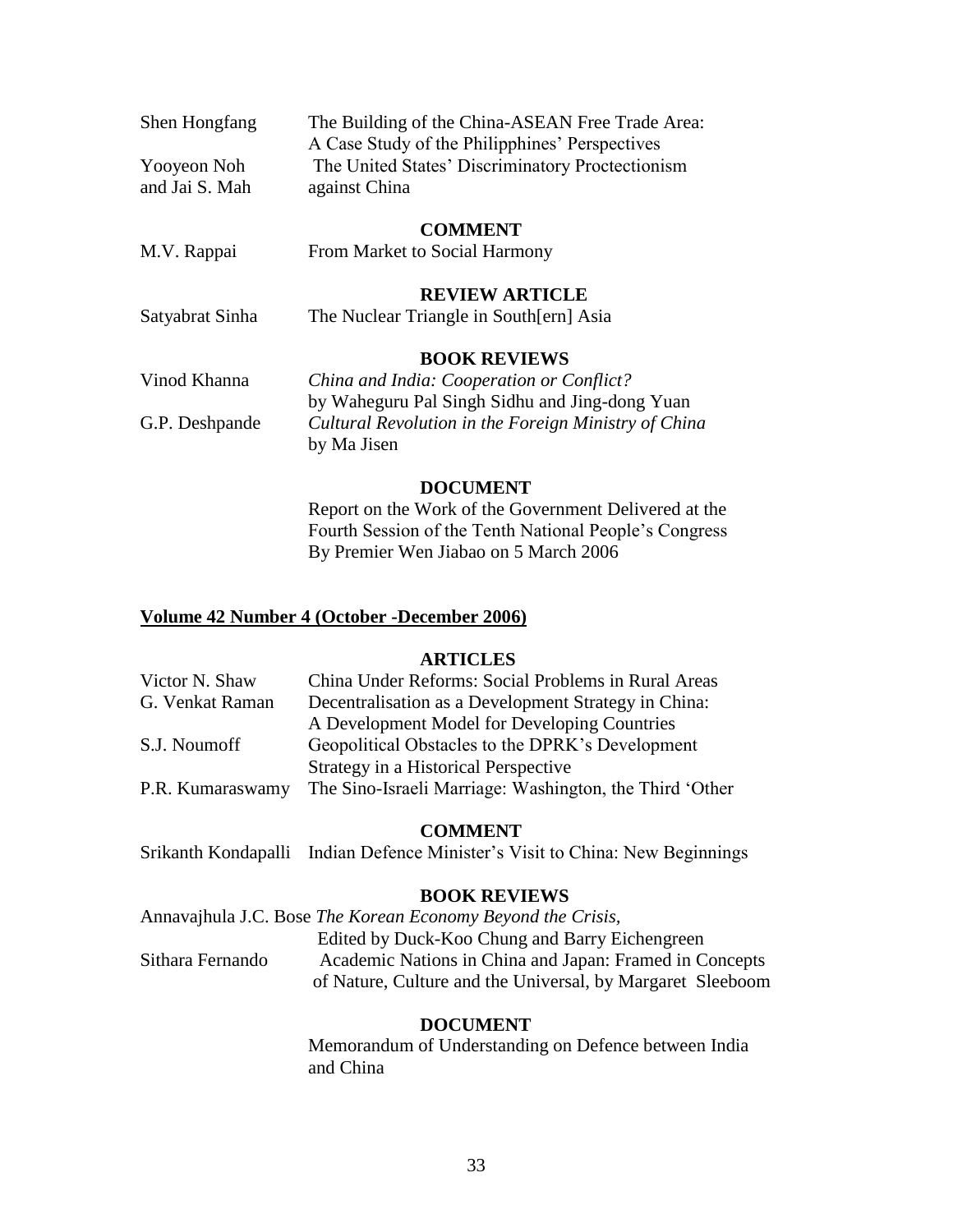#### **Volume 43 Number 1 (January-March 2007)**

#### **ARTICLES**

| Kim-ming Lee,      | Social Polarisation and Poverty in the Global City:          |
|--------------------|--------------------------------------------------------------|
| Hung Wong          | The Case of Hong Kong                                        |
| and Kam-yee Law    |                                                              |
| Li Tao             | A Study of the Tibetan Rural Urbanisation Model              |
| Emilian Kavalski   | Whom to Follow? Central Asia Between the EU and China        |
|                    |                                                              |
|                    | <b>SPECIAL FEATURES</b>                                      |
| Lalita Varma       | Japanese Nationalism: Response to Changing Regional          |
|                    | and International Environment                                |
|                    |                                                              |
| Eric Teo Chu Cheow | Shifting Perception of the 'China Threat' in America:        |
|                    | Implications for Domestic American Psyche, Politics and Asia |
|                    | <b>COMMENTS</b>                                              |
| Jabin T. Jacob     | The Qinghai-Tibet Railway and Nathu-La--Challenge and        |
|                    | Opportunity for India                                        |
|                    |                                                              |
| G. Venkat Raman    | Wanted: A 'Shadow of the Future' on India-China Relations    |
|                    | <b>BOOK REVIEWS</b>                                          |
| Sushila Narsimhan  | Gender and Development: The Japanese Experience in           |
|                    | Comparative Perspective, Edited by Mayumi Murayama           |
|                    |                                                              |
| Gurbachan Singh    | Reforming China's State-owned Enterprises and Banks,         |
|                    | Edited by Becky Chiu and Mervyn K. Lewis                     |
|                    |                                                              |

## **CHRONOLOGY**

India and China Relations in 2006

#### **DOCUMENT**

Joint Declaration by the Republic of India and the People's Republic of China, 21/11/2006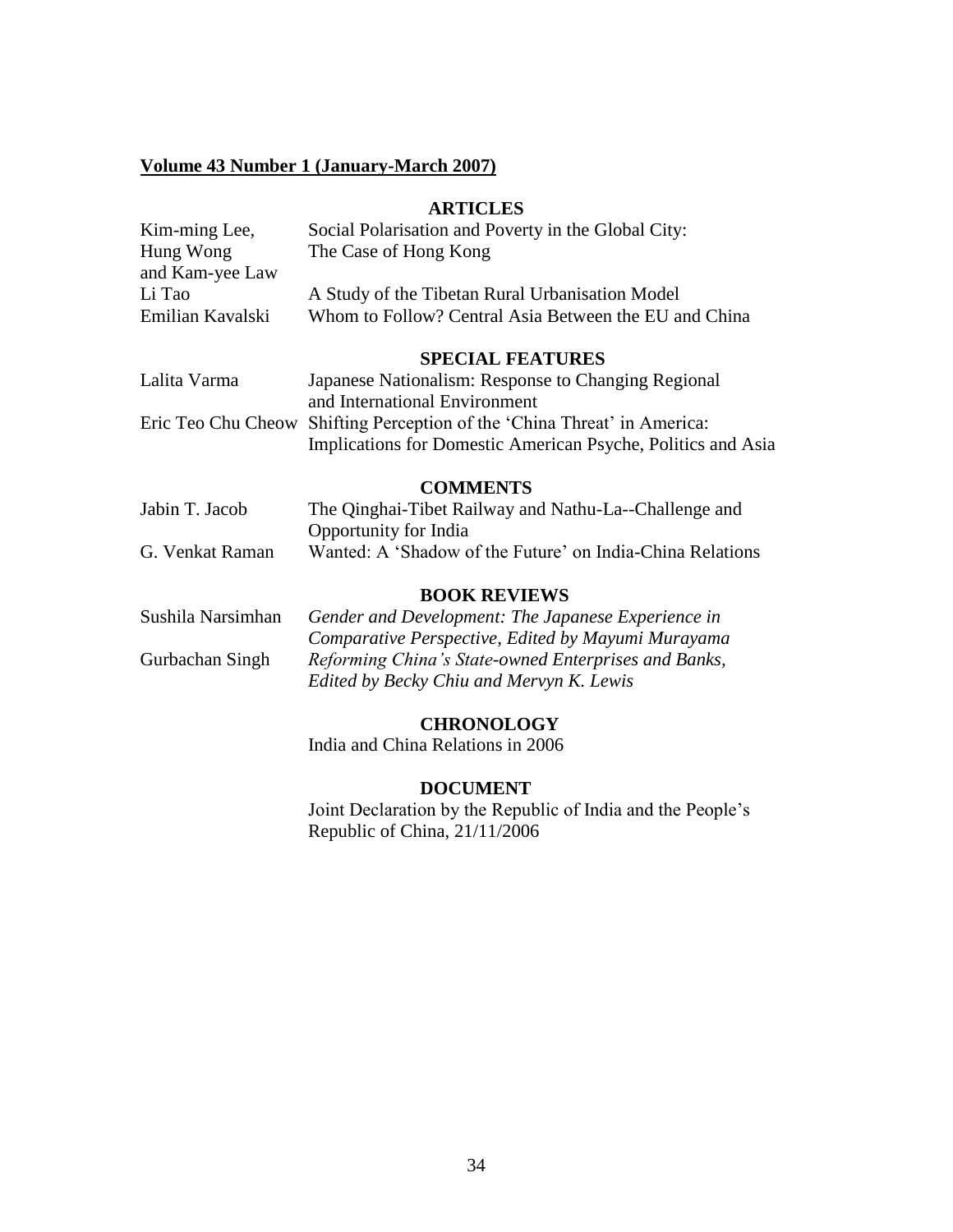## **Annexure 3**

## **ICS FACULTY AND STAFF**

| <b>Co-Chairpersons</b>    | Manoranjan Mohanty<br>Suresh Sharma (ex-officio, Director, CSDS)                                                                                                                     |
|---------------------------|--------------------------------------------------------------------------------------------------------------------------------------------------------------------------------------|
| <b>Honorary Director</b>  | Patricia Uberoi                                                                                                                                                                      |
| <b>Steering Committee</b> | Alka Acharya, Sreemati Chakrabarti, D.L. Sheth,<br>Manoranjan Mohanty, Ashis Nandy, K. Raghunath,<br>R.K. Srivastava, Peter D'Souza, Arvinder Singh,<br>Brij Tankha, Patricia Uberoi |

## **ICS Honorary Fellows**

| Alka Acharya:          | Associate Professor, Centre for East Asian Studies, School of                         |
|------------------------|---------------------------------------------------------------------------------------|
|                        | International Studies Jawaharlal Nehru University,                                    |
|                        | Chinese International Relations, Foreign Policy and Political                         |
|                        | Economy, Sino-Indian Relations                                                        |
| <b>Hemant Adlakha:</b> | Associate Professor, School of Languages, Jawaharlal Nehru                            |
|                        | University, Chinese literature and culture                                            |
|                        | Sreemati Chakrabarti: Professor and Head, Department of East Asian Japanese Studies,  |
|                        | University of Delhi, Chinese politics and education                                   |
| R.R. Krishnan:         | Professor, School of International Studies, Jawaharlal Nehru                          |
|                        | University (rtd.) Korean affairs                                                      |
|                        | Srikanth Kondapalli: Associate Professor, Centre for East Asian Studies, JNU, Defence |
|                        | and PLA                                                                               |
| <b>Sabaree Mitra:</b>  | Associate Professor, School of Languages, Jawaharlal Nehru                            |
|                        | University, Chinese language, literature and culture                                  |
|                        | Manoranjan Mohanty: Professor of Political Science, University of Delhi (rtd.),       |
|                        | Chinese politics, Comparative development studies                                     |
| <b>Vijay Nambiar:</b>  | Formerly of the Indian Foreign Service and Deputy National                            |
|                        | Security Advisor, Government of India, India-China relations                          |
| K. Raghunath:          | India-China relations, Formerly of the Indian Foreign Service                         |
| <b>Arvinder Singh:</b> | Fellow, Centre for the Study of Developing Societies, Chinese                         |
|                        | economy                                                                               |
| <b>Brij Tankha:</b>    | Professor in Modern Japanese History, Department of East Asian                        |
|                        | Studies, University of Delhi, Japanese history, Japan and Asia,                       |
|                        | Contemporary Japan                                                                    |
| <b>Madhavi Thampi:</b> | Reader, Department of East Asian Studies, University of Delhi,                        |
|                        | Chinese history                                                                       |
| Patricia Uberoi:       |                                                                                       |
|                        | Professor in Social Change and Development, Institute of Economic                     |
|                        | Growth, Delhi (rtd), Chinese society and culture; Family, kinship,<br>gender          |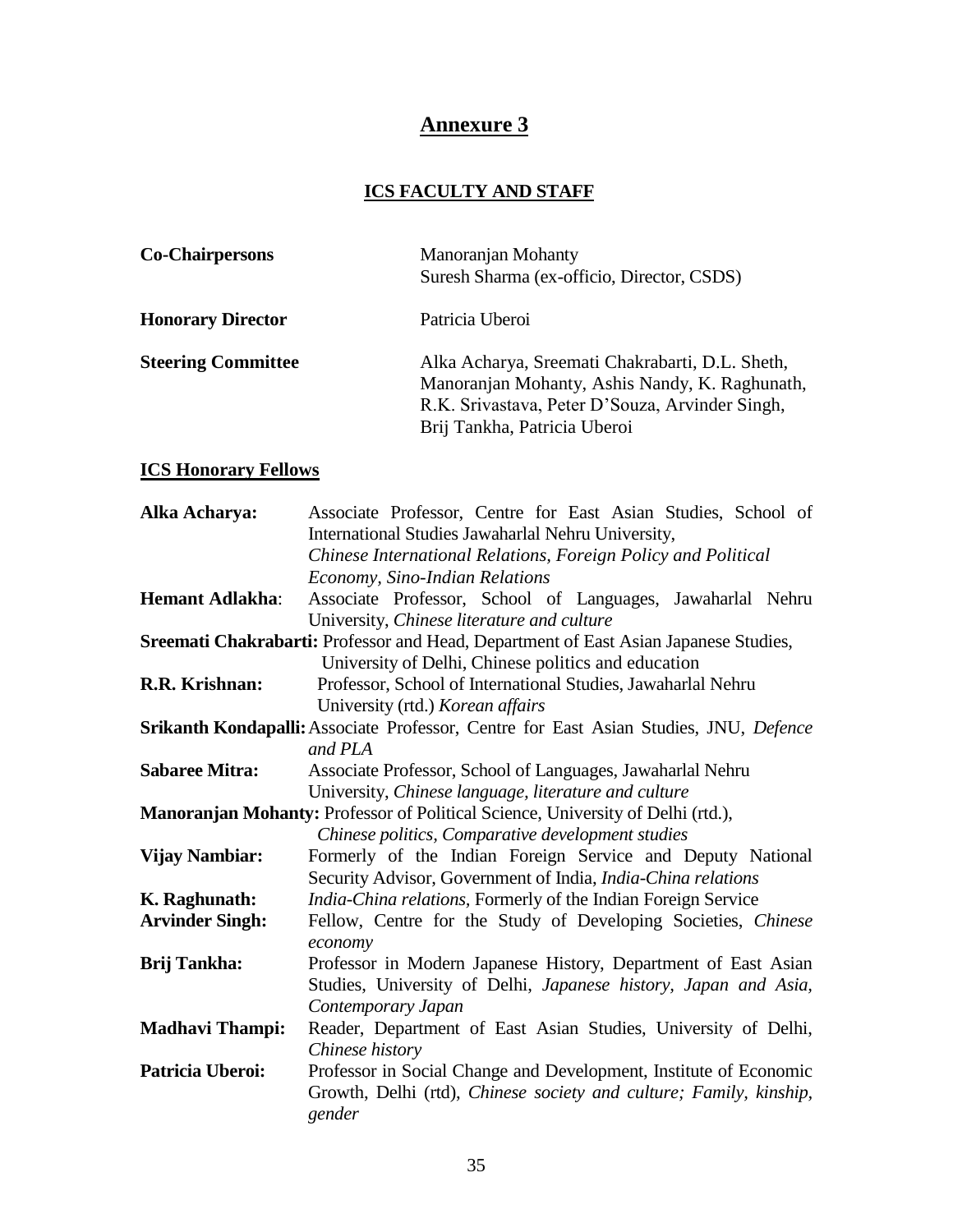#### **ICS Emeritus Fellows**

| <b>Mira Sinha Bhattacharjea: Reader, Department of Chinese &amp; Japanese Studies,</b> |                                                                     |
|----------------------------------------------------------------------------------------|---------------------------------------------------------------------|
|                                                                                        | University of Delhi, (Retd.) Formerly of the Indian Foreign         |
|                                                                                        | Service and former Director, ICS, China's foreign policy,           |
|                                                                                        | India-China relations                                               |
| G.P. Deshpande:                                                                        | Professor, Centre for East Asian Studies, Jawaharlal Nehru          |
|                                                                                        | University (rtd.), <i>China's international relations</i>           |
| Huang I-shu:                                                                           | Formerly Reader, Department of Chinese & Japanese Studies,          |
|                                                                                        | University of Delhi (rtd.) Chinese language and literature, Chinese |
|                                                                                        | Minority areas                                                      |
| Vinod C. Khanna:                                                                       | Formerly of the Indian Foreign Service and former Director, ICS,    |
|                                                                                        | China's foreign relations                                           |
| C.V. Ranganathan:                                                                      | Formerly of the Indian Foreign Service and former Co-Chairperson,   |
|                                                                                        | ICS, India-China relations                                          |
| <b>Tan Chung:</b>                                                                      | Formerly Professor of Chinese, Jawaharlal Nehru University (rtd.)   |
|                                                                                        | Chinese history, culture and art, Sino-India studies                |

#### *China Report*

| Editor                    | Alka Acharya         |
|---------------------------|----------------------|
| Associate Editor          | Madhavi Thampi       |
| <b>Book Review Editor</b> | Sreemati Chakrabarti |

#### **East Asia Programme**

Programme Coordinator Brij Tankha

#### **Chinese Economy Research Programe** Programme Coordinator **Arvinder Singh**

**India-China Comparative Development Studies Programme**  Programme Coordinators: Manoranjan Mohanty and Patricia Uberoi

#### **ICS Visiting Fellows and Research Affiliates**

**Arjun Asrani**, Indian Foreign Service (rtd): *Japan and East Asia* **Ravi Bhoothalingam**, Chief Executive, Manas Advisory, *India-China collaboration in Tourism*. **Ranjit Gupta**, Indian Foreign Service (rtd): *China and Taiwan* **Govind Kelkar**, Programme Coordinator, UNIFEM, *Women's Studies, Environmental Studies, Tribal Studies*. **B.M. Oza**, Indian Foreign Service (rtd): *China and Korean affairs* **Jairam Ramesh,** Economist and Minister of State for Commerce: *Chinese economy*  **Kishan S. Rana,** Indian Foreign Service (rtd): *Comparative Asian diplomacy* **M.V. Rappai,** Ministry of Defence (rtd): *People's Liberation Army*